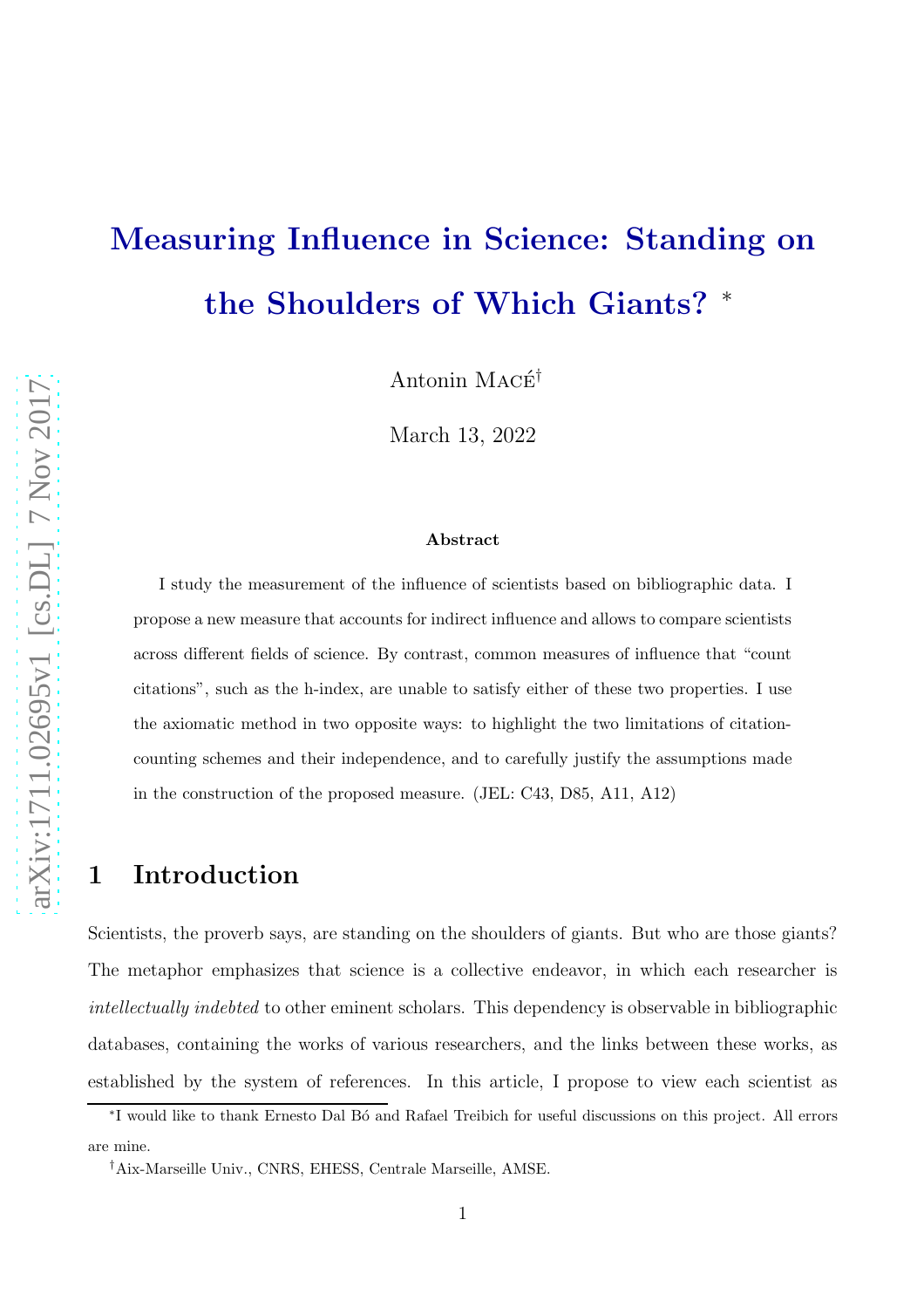a holder of intellectual debt, and to use a bibliographic database to recover the owners of intellectual liabilities. The influence of each scholar is then defined as her total liability, which measures her "gigantism" in the database.

In the proposed measure, each scientist holds a unit of debt, that is divided equally among her articles. The portion of debt of each article is divided in two parts: a fraction  $\delta \in (0,1)$  is owned by the references of the article, and again shared equally, while the remaining fraction  $(1 - \delta)$  goes to the (direct and indirect) references of these references. The process is iterated *ad infinitum*. Finally, each scientist owns the liabilities of all of her articles.

I claim that the measure combines two features that are widely recognized as desirable for a measure of influence. First, as the definition above makes clear, the measure accounts for direct as well as *indirect influence* [\(Palacios-Huerta and Volij,](#page-29-0) [2004\)](#page-29-0), and this indirect influence is precisely traced back at the level of each article. Second, the measure satisfies a property of *field comparability*: if the database can be divided in two separate fields of science, then the average influence of scientists will be the same in the two fields. This fact quickly derives from the observation that, in such a configuration, the total liability of a field equals its total debt, which is precisely its number of scientists.

The point of view expressed here is at odds with prominent measures of influence that "count citations", such as the h-index [\(Hirsch](#page-29-1), [2005\)](#page-29-1) or the Euclidean index [\(Perry and Reny,](#page-29-2) [2016](#page-29-2)), to which [Section 3](#page-6-0) is devoted. I first provide an axiomatic characterization of the class of such measures, that I label *citation-counting schemes*. The result highlights the inability of these schemes to account for indirect influence, and to allow for comparisons of scientists across different fields. I discuss the main remedy proposed in the literature to circumvent this last defect, the idea of field-normalization [\(Radicchi et al.,](#page-29-3) [2008\)](#page-29-3), and I argue that it leads to serious conceptual difficulties.

The measure of influence described above is formally defined in [Section 4,](#page-12-0) in three consecutive steps. First, a bilateral measure of influence *between papers* is introduced. Second, this first measure is aggregated to define a bilateral measure of influence *between authors*. Third, an influence index is defined for each author. The construction of the measure is justified by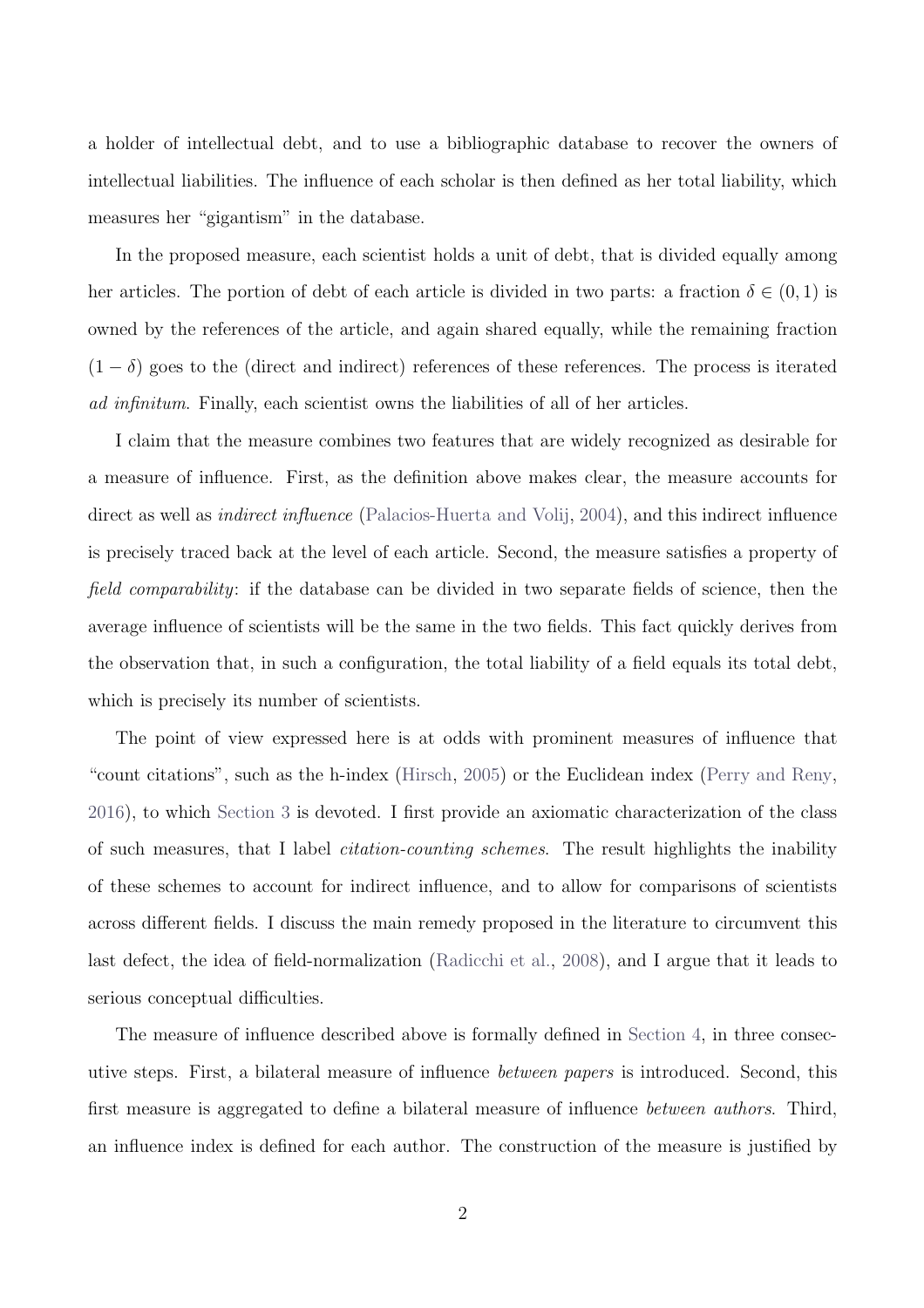an axiomatic characterization for each aggregation step, followed by a critical discussion of the assumptions made at each step. While the analysis is performed in a simple setting with singleauthored papers and without self-citation, I show that these two assumptions can be dropped in a flexible manner.

The present article aims to contribute to the literature on the measurement of influence in science, which started with the introduction of large bibliographic databases in the 60s and 70s. While initial works addressed the measurement of the influence of academic journals [\(Garfield](#page-29-4), [1972;](#page-29-4) [Pinski and Narin](#page-29-5), [1976\)](#page-29-5), a more recent literature focused on the measurement of the influence of scientists, following the introduction of the h-index by [Hirsch](#page-29-1) [\(2005\)](#page-29-1). A sizable part of this literature has been devoted to the introduction and analysis of various citation-counting schemes, proposed as alternatives to the h-index. The axiomatic method has been used to characterize some of these indices, such as the h-index [\(Woeginger](#page-30-0), [2008;](#page-30-0) [Marchant,](#page-29-6) [2009\)](#page-29-6), the Euclidean index [\(Perry and Reny,](#page-29-2) [2016\)](#page-29-2) or the class of step-based indices [\(Chambers and Miller](#page-28-0), [2014\)](#page-28-0), in each case *within the class of citation-counting schemes*. Re-cently, [Bouyssou and Marchant](#page-28-1) [\(2016\)](#page-28-1) characterized the fractional citation count<sup>1</sup> within the much broader class of influence measures for authors defined on bibliographic databases. The analysis of [Section 3](#page-6-0) is developed in a very similar framework, but it provides a characterization of the whole class of citation-counting schemes, rather than that of a particular index.

As common measures of influence create biases across fields, a pervasive theme of the literature on citation metrics is the idea of field-normalization [\(Ioannidis et al.](#page-29-7), [2016\)](#page-29-7). For instance, [Radicchi et al.](#page-29-3) [\(2008](#page-29-3)) show that, by appropriate normalization of citations in different fields of science, one obtains a distribution of normalized citations per paper that is *universal*. Building on this work, [Perry and Reny](#page-29-2) [\(2016\)](#page-29-2) introduce the property of *homogeneity* for a citationcounting scheme, which guarantees that re-scaling citations across fields does not alter the relative ranking of scientists within a given field. With regard to this literature, the present article aims at clarifying the notion of comparability across fields. It introduces a property of *field comparability* that is weaker than the concept of field-normalization. Field comparability

<sup>&</sup>lt;sup>1</sup>The fractional citation count is very close to be a citation-counting scheme, in a sense that is made clear in [Section 3:](#page-6-0) it satisfies all the axioms that characterize citation-counting schemes but the Splitting axiom.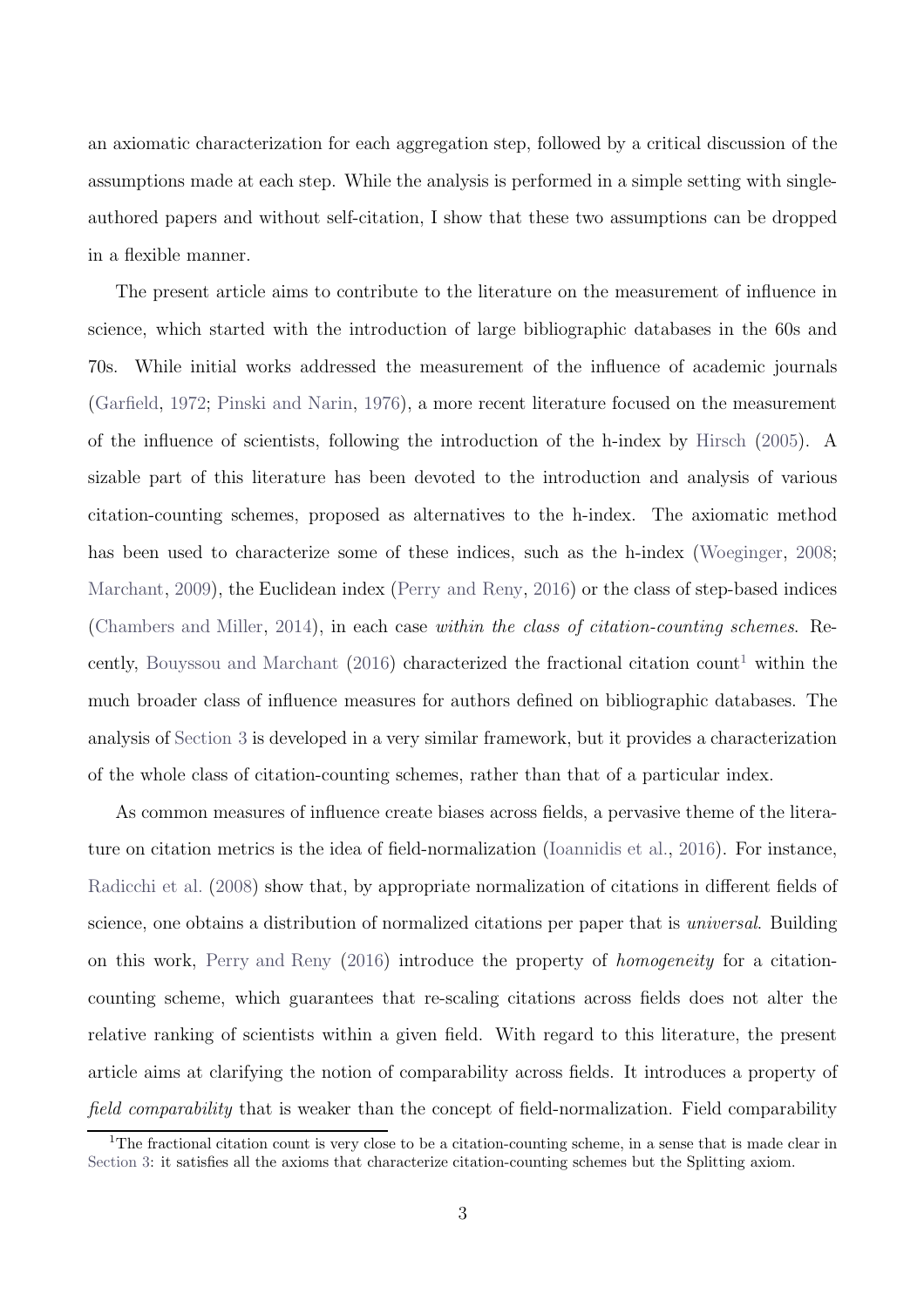requires the average influence to be the same for *disjoint* fields of science, but allows to account for imbalances between related fields. Such imbalances have been empirically documented in the social sciences [\(Angrist et al.](#page-28-2), [2017\)](#page-28-2).

Another difficulty of citation metrics has been to account for indirect influence, which is nevertheless decisive because of the cumulative nature of scientific research [\(Scotchmer,](#page-30-1) [1991](#page-30-1)). [Palacios-Huerta and Volij](#page-29-0) [\(2004\)](#page-29-0) study a measure of influence for journals, the invariant method, for which citations from (endogenously) influential journals weigh relatively more.<sup>2</sup> This recursive method exploits the fact that journal-citation matrices can be assumed to be irreducible, a property that is likely not to be met by author-citation matrices or papercitation matrices. Consequently, recursive methods akin to the PageRank algorithm have been proposed for the measurement of the influence of scientists [\(Radicchi et al.](#page-30-2), [2009](#page-30-2); [West et al.,](#page-30-3) [2013](#page-30-3)) and of papers [\(Chen et al.,](#page-28-3) [2007](#page-28-3)). The methods are justified by a process of diffusion of scientific credit in the author-citation network (resp. paper-citation network), that includes a positive probability to be teleported on any given author (resp. paper) at each step. This teleportation component of the diffusion process allows the index to be well-defined, but lacks a proper justification. More importantly, measuring the influence of authors on the basis of an author-citation network creates biases as indirect influence is measured at the aggregate level of authors [\(Wang et al.,](#page-30-4) [2016](#page-30-4)). By contrast, the measure proposed here uses the full *paper* -citation network to compute an influence index for *authors*, allowing to trace back indirect influence as precisely as possible, and without creating aggregation biases. In the proposed index, indirect influences of different orders are aggregated through a discounted sum, as suggested by [Klosik and Bornholdt](#page-29-8) [\(2014\)](#page-29-8) for the measurement of the impact of a single paper. The characterization of the bilateral measure of influence between papers in [Section 4.3](#page-15-0) provides a justification for this method.

Finally, the article lies in the broader research program of applying the axiomatic method to the measurement and analysis of big data [\(Patty and Penn](#page-29-9), [2015](#page-29-9)). The axiomatic analysis of the proposed index developed in [Section 4](#page-12-0) is particularly indebted to the recent work of

<sup>&</sup>lt;sup>2</sup>An elegant variation on this method is the handicap method proposed by [Demange](#page-29-10) [\(2014\)](#page-29-10), for which citations from journals citing (endogenously) influential journals weighs relatively more.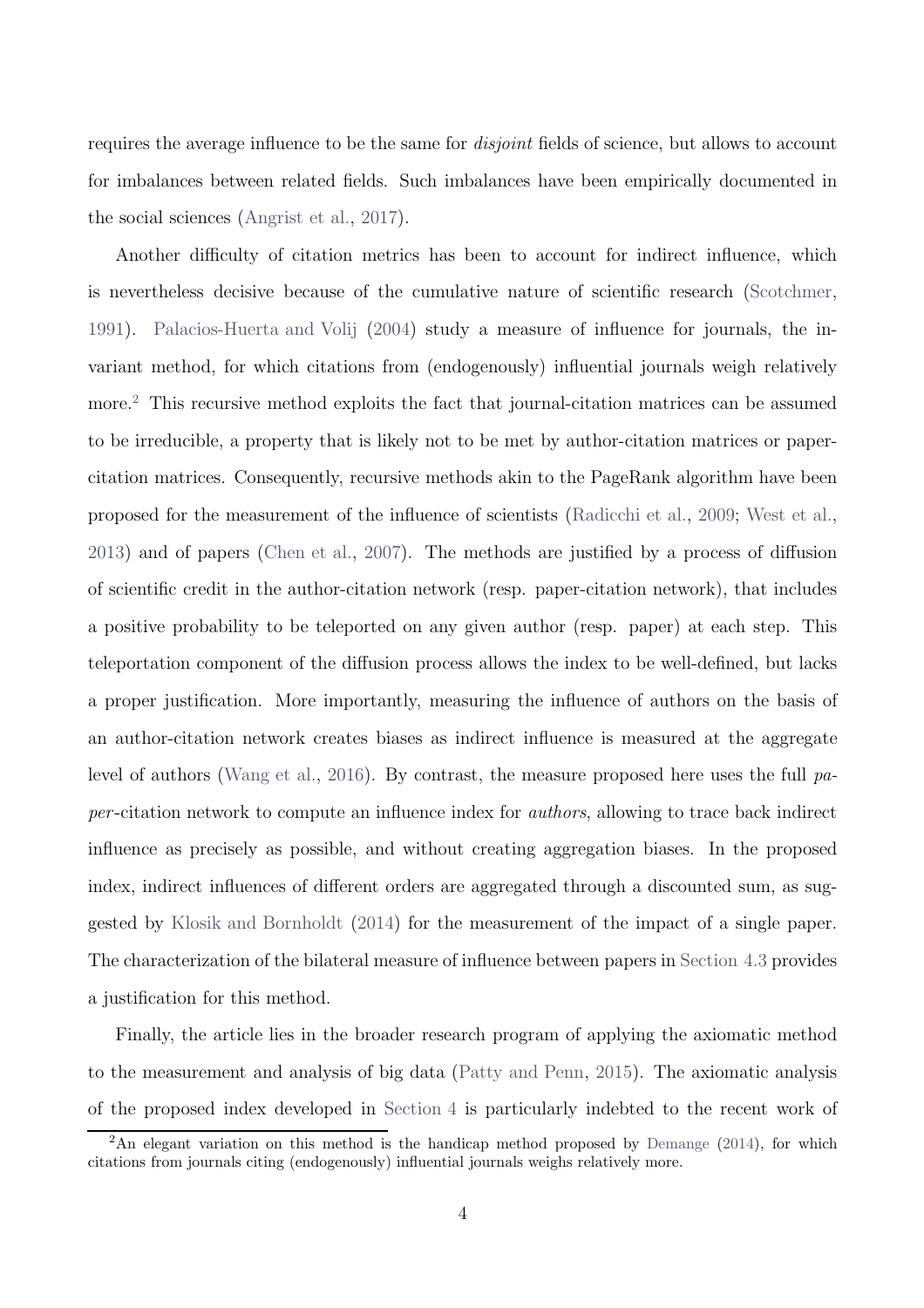[Bloch et al.](#page-28-4) [\(2016](#page-28-4)). They provide abstract characterization results, that, they show, allow to characterize a large class of centrality measures in networks. Suitable adaptations of their results reveal useful for the present analysis.

## 2 Model

Authors and papers. The set of authors is denoted by  $A$ , and the number of authors is  $A$ . Each author  $a \in \mathcal{A}$  has written a set of papers  $\mathcal{P}_a$ , containing  $P_a$  papers. The set of all papers is denoted by  $\mathcal{P} = \bigcup_{a \in \mathcal{A}} \mathcal{P}_a$ . The collection of the sets of papers written by each author is denoted by  $\mathcal{P}_{\mathcal{A}} = (\mathcal{P}_{a})_{a \in \mathcal{A}}$ .

Citations and references. Papers in  $P$  are related through a directed network  $n : P \times P \rightarrow$  $\{0,1\}$ , where  $n(p,q) = 1$  means that q cites p. For a given paper  $q \in \mathcal{P}$ , the set of references is  $\mathcal{R}_q = \{p \in \mathcal{P}, n(p,q) = 1\}$ , and its number of references is noted  $R_q$ . For a given paper  $p \in \mathcal{P}$ , the set of citations is  $C_p = \{q \in \mathcal{P}, n(p,q) = 1\}$ , and its number of citations is noted  $C_p$ .

**Bibliographic databases**. With the above notations, a database is a collection  $d = (\mathcal{A}, \mathcal{P}_{\mathcal{A}}, n)$ . For the clarity of the exposition, I focus in this article on the set of databases  $\mathbb D$  such that each paper is single-authored, there is no self-citation, and each author cites at least one other author. Formally:

$$
\mathbb{D} = \left\{ d = (\mathcal{A}, \mathcal{P}_{\mathcal{A}}, n) , \quad \forall a \in \mathcal{A}, \forall p, q \in \mathcal{P}_{a}, \quad \mathcal{P}_{a} \cap \mathcal{P}_{b} = \emptyset \right\}.
$$
  

$$
\forall a \in \mathcal{A}, \forall p, q \in \mathcal{P}_{a}, \quad n(p, q) = 0
$$
  

$$
\forall a \in \mathcal{A}, \exists q \in \mathcal{P}_{a}, \exists p \in \mathcal{P} \setminus \mathcal{P}_{a}, n(p, q) = 1 \right\}.
$$

Measures of influence. A *measure of influence for authors* I (or *influence index* I) assigns to any database  $d = (\mathcal{A}, \mathcal{P}_{\mathcal{A}}, n) \in \mathbb{D}$  a vector of scores  $I[d] \in \mathbb{R}^{\mathcal{A}}$ . The number  $I[d](a)$  is the influence of author  $a$  in the database  $d$ , as measured by the index  $I$ .

Neutral measures. A measure I is *neutral* if the allocation of influence to authors is independent of their names and of the names of the papers. Formally, neutrality requires that for any bijection of authors  $\pi : A \to A'$ , for any bijection of papers  $\sigma : \mathcal{P} \to \mathcal{P}'$ , if  $d = (A, \mathcal{P}_A, n)$ , if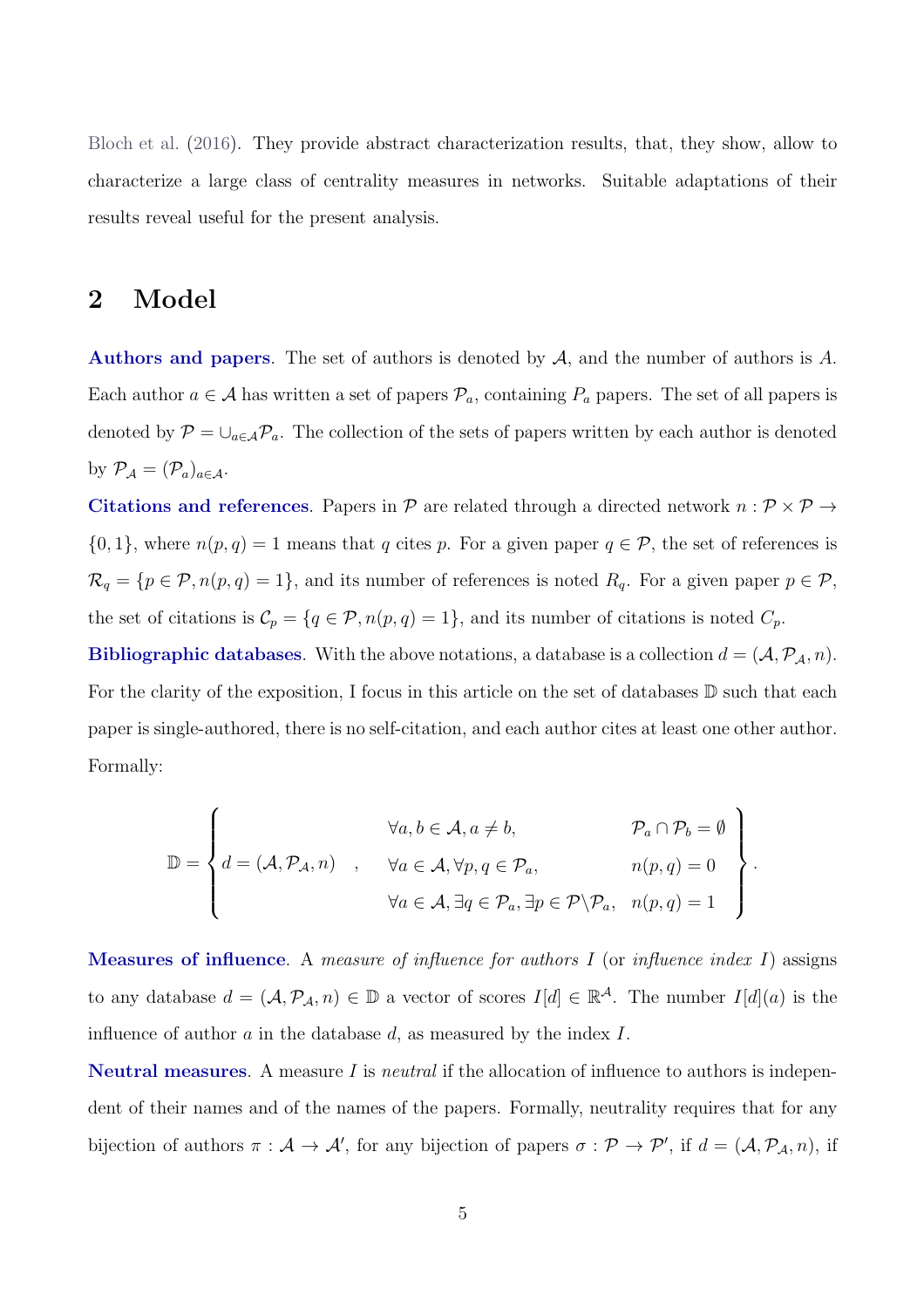$d' = (\mathcal{A}', \mathcal{P}'_{\mathcal{A}'}, n')$  with  $\mathcal{P}'_{\mathcal{A}'} = (\sigma(\mathcal{P}_{\pi^{-1}(a)})_{a \in \mathcal{A}'}$  and  $n'(\sigma(p), \sigma(q)) = n(p, q)$  for all  $p, q \in \mathcal{P}$ , then  $I[d'](\pi(a)) = I[d](a)$  for all  $a \in \mathcal{A}$ . Neutrality is a very weak property that will be satisfied by all measures considered in the article.

Example 1: the Euclidean index. This index, introduced by [Perry and Reny](#page-29-2) [\(2016](#page-29-2)), is defined by:<sup>3</sup>

$$
I[d](a) = \left[\sum_{p \in \mathcal{P}_a} \left(\sum_{q \in \mathcal{P}} n(p,q)\right)^2\right]^{1/2} = \left[\sum_{p \in \mathcal{P}_a} (C_p)^2\right]^{1/2}.
$$

This index does not account for indirect influence, and it is not comparable across fields. To see the latter point, consider a database divided in two independent fields, with the same number of authors. Assume that each author of the second field can be mapped to an author of the first field with twice as many citations for each paper. The average index in the first field will be twice the one of the second field.

Example 2: a comparable measure. Consider the following measure:

$$
I[d](a) = \sum_{p \in \mathcal{P}_a} \sum_{b \in \mathcal{A}} \frac{1}{P_b} \sum_{q \in \mathcal{P}_b} \frac{1}{R_q} n(p, q).
$$

As the Euclidean index, this measure is a simple index that only accounts for direct influence, as only direct citations to a's papers are counted to compute a's score. However, contrary to the previous example, I claim that this index is comparable across fields. Indeed, we have  $\sum_{a \in \mathcal{A}} I[d](a) = A^4$  Therefore, if the database is divided in two disjoint fields, the average influence will be the same in the two fields. In [Section 4,](#page-12-0) this index is extended to account for both direct and indirect influence.

Example 3: a comprehensive measure. Consider the following measure:

$$
I[d](a) = \sum_{p \in \mathcal{P}_a} \sum_{q \in \mathcal{P}} \sum_{r \in \mathcal{P}} n(p,q)n(q,r).
$$

$$
{}^{4}\text{Note that }\sum_{a\in\mathcal{A}}I[d](a)=\sum_{p\in\mathcal{P}}\sum_{b\in\mathcal{A}}\frac{1}{P_b}\sum_{q\in\mathcal{P}_b}\frac{1}{R_q}n(p,q)=\sum_{b\in\mathcal{A}}\frac{1}{P_b}\sum_{q\in\mathcal{P}_b}\left(\sum_{p\in\mathcal{P}}\frac{1}{R_q}n(p,q)\right)=A.
$$

 $3$ To be precise, [Perry and Reny](#page-29-2) [\(2016\)](#page-29-2) characterize the Euclidean index as an ordinal measure. The formula exhibited here coincides with their recommended cardinalization of the ordinal measure.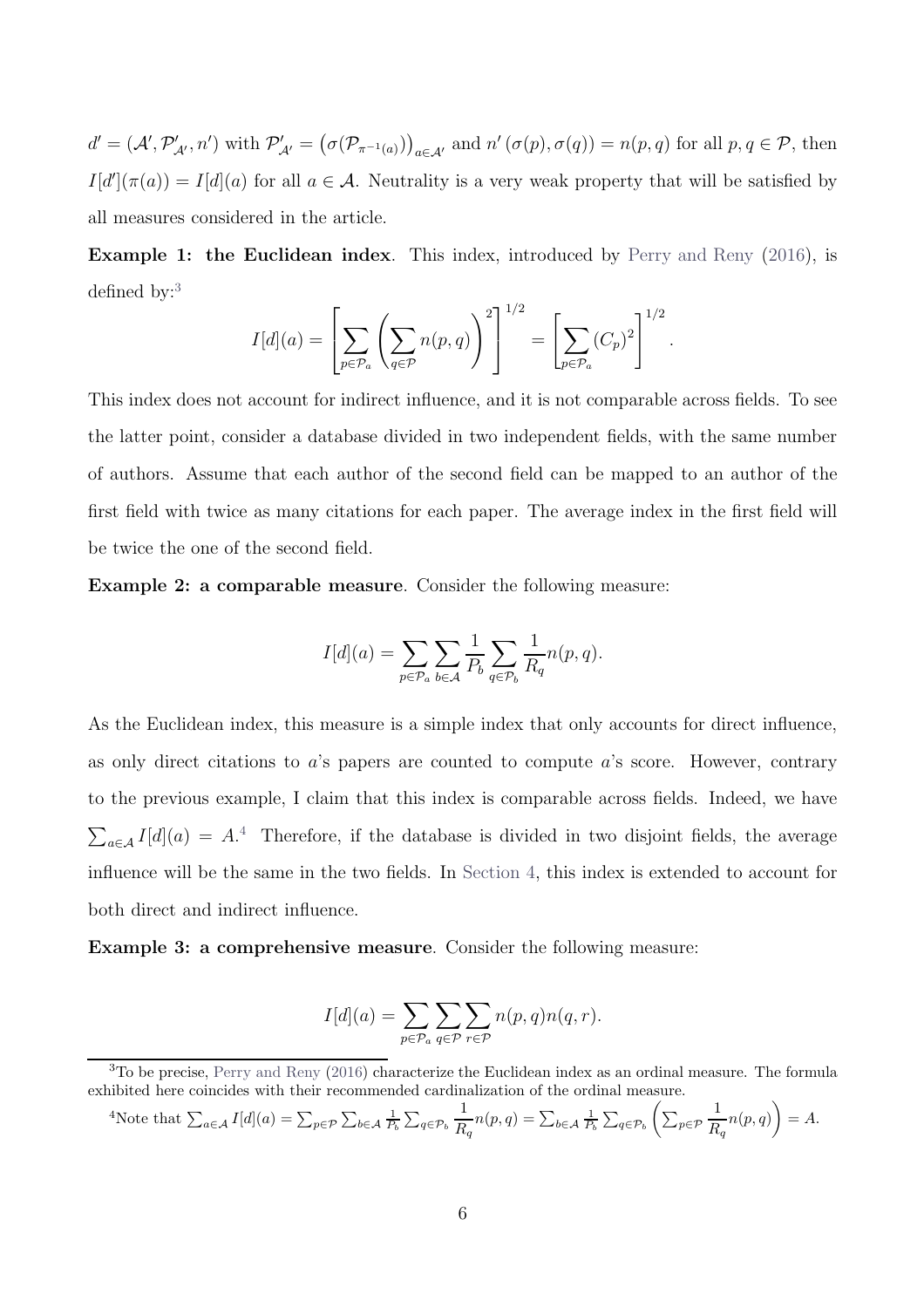As the Euclidean index, this measure is a simple index that is not comparable across fields. However, the index accounts for some indirect influence, as  $I[d](a)$  corresponds to the total number of citations obtained by papers citing  $a$ 's papers.<sup>5</sup>

In the sequel, I show in [Section 3](#page-6-0) that the inability of the Euclidean index to allow for comparisons across fields, and to account for indirect influence extends to all indices that "count citations". Moreover, these two defects of citation-counting schemes are independent, and each one can be dropped independently of the other, as hinted in Examples 2 and 3. Then, I define a new measure in [Section 4](#page-12-0) that drops these two deficiencies at the same time, and I carefully justify the construction of the measure.

## <span id="page-6-0"></span>3 Citations-counting schemes

Following the introduction of the h-index [\(Hirsch](#page-29-1), [2005](#page-29-1)) to measure the productivity of scientists, a large number of other indices that "count citations" have been proposed. The popularity of these indices probably lies on the parsimony of information used: an author is identified with the collection of the citations counts of each of her papers. This collection can be viewed as a multiset on N, this is, a function  $m_a[d] : N \to N$ , defined by  $\forall k \in \mathbb{N}, m_a[d](k) = \#\{p \in \mathcal{P}_a, C_p = k\}.$  The number  $m_a[d](k)$  represents the number of papers written by a and receiving exactly k citations in the database  $d$ . The set of all multisets on  $\mathbb N$  is denoted by  $\mathcal M$ .

Citation-counting schemes. A measure of influence I is a *citation-counting scheme* if there exists a function  $F : \mathcal{M} \to \mathbb{R}$  such that:  $\forall d \in \mathbb{D}, \quad I[d](a) = F(m_a[d])$ .

Citation-counting schemes include, but are not limited to, step-based indices [\(Chambers and Miller,](#page-28-0) [2014](#page-28-0)), such as the h-index, and measure-based indices [\(Palacios-Huerta and Volij](#page-29-11), [2014\)](#page-29-11), such as the Euclidean index.

<sup>&</sup>lt;sup>5</sup>Note that with this crude measure, if a paper cites two of  $a$ 's papers, it is counted twice.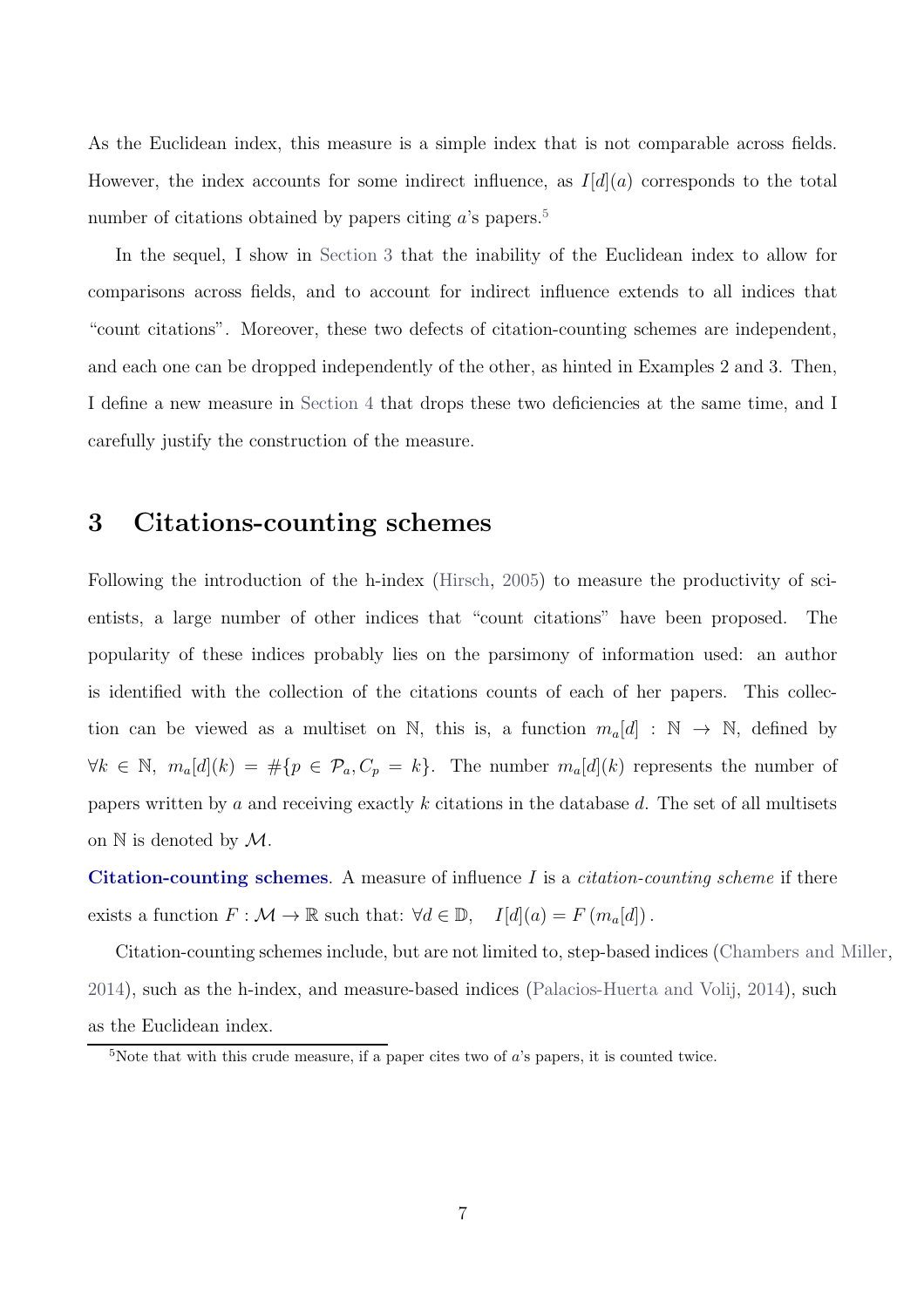#### 3.1 Axioms

This section introduces five axioms on measures of influence. The first axiom applies when we have two disjoint databases  $d, d' \in \mathbb{D}$ , such that  $A \cap A' = \emptyset$  and  $P \cap P' = \emptyset$ . In that case, we note  $d'' = d \oplus d'$  the union of the two disjoint databases, defined by  $d'' = (\mathcal{A}'', \mathcal{P}''_{\mathcal{A}''}, n'')$ , where  $\mathcal{A}''=\mathcal{A}\cup\mathcal{A}',\ \mathcal{P}''_{\mathcal{A}}=((\mathcal{P}_a)_{a\in\mathcal{A}},(\mathcal{P}'_a)_{a\in\mathcal{A}'})$  and  $n''=n1_{\mathcal{P}\times\mathcal{P}}+n'1_{\mathcal{P}'\times\mathcal{P}'}$ .<sup>6</sup> The first axiom requires the score of each author to be unaffected by the addition of a disjoint database.

**Separability**. For any two disjoint databases  $d, d' \in \mathbb{D}$ , we have:

$$
\forall a \in \mathcal{A}, \quad I[d \oplus d'](a) = I[d](a).
$$

The following property expresses the fact that the references of an author should not affect her score. Note that this property, while primarily desirable from a normative point of view, also prevents an author from increasing her score by manipulating her references.<sup>7</sup>

Reference Independence. For any author  $a \in \mathcal{A}$ , we have:

$$
\forall q \in \mathcal{P}_a, \forall p \in \mathcal{P} \setminus \mathcal{P}_a, \quad n(p, q) = 0 \quad \Rightarrow \quad I[d' = (\mathcal{A}, \mathcal{P}_\mathcal{A}, n + \mathbb{1}_{\{(p, q)\}})](a) = I[d](a).
$$

The next axiom states that splitting an uncited paper into two papers with disjoint reference lists should not affect the score of any author. This property limits the possibility of normalizing the source of citations.

**Splitting**. Let  $b \in \mathcal{A}$  and  $q \in \mathcal{P}_b$  such that  $C_q = 0$ . If  $\mathcal{P}'_b = \mathcal{P}_b \cup \{q'\}$ , with  $q' \notin \mathcal{P}$ , and  $n'$ is such that  $\mathcal{R}'_q \cup \mathcal{R}'_{q'} = \mathcal{R}_q$ ,  $\mathcal{R}'_q \cap \mathcal{R}'_{q'} = \emptyset$  and  $\forall r \neq q$ ,  $\mathcal{R}'_r = \mathcal{R}_r$ , then:

$$
\forall a \in \mathcal{A}, \qquad I[d' = (\mathcal{A}, \mathcal{P}'_{\mathcal{A}}, n')](a) = I[d](a).
$$

The following axiom requires the score of an author to be independent of the identity its citations. As we shall discuss in [Section 3.2,](#page-8-0) this property prevents the measure to account for

<sup>&</sup>lt;sup>6</sup>Note that with this definition,  $d'' \in \mathbb{D}$ .

<sup>&</sup>lt;sup>7</sup>In the context of the measurement of influence for journals, Koczy and Strobel [\(2009\)](#page-29-12) observes that the invariant method is vulnerable to precisely this type of manipulation.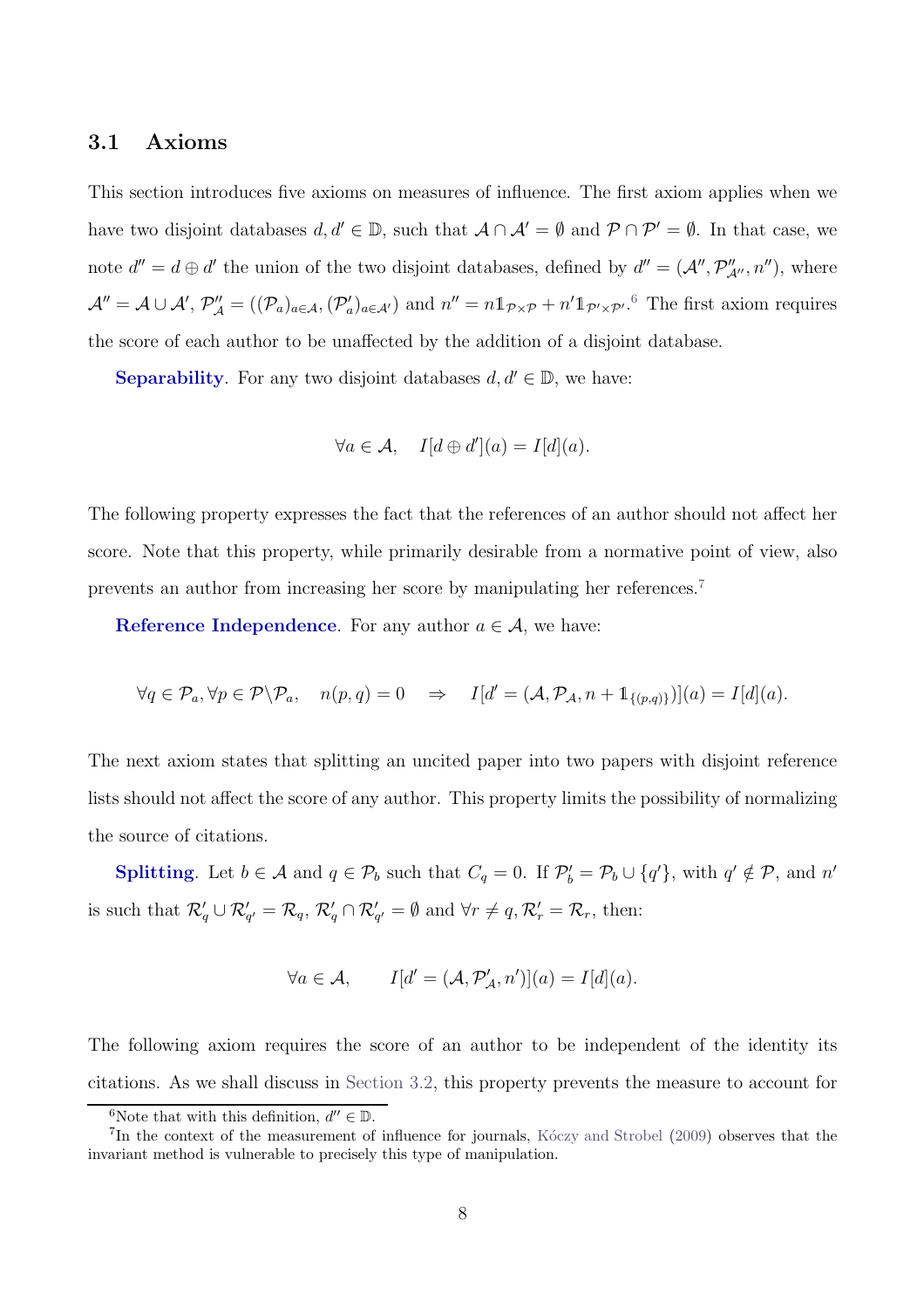indirect influence at the level of each paper.

Citation Anonymity. For any permutation  $\sigma : \mathcal{P} \to \mathcal{P}$  such that  $\forall a \in \mathcal{A}, \sigma(\mathcal{P}_a) = \mathcal{P}_a$ , if  $\forall p, q \in \mathcal{P}, n'(p,q) = n(p, \sigma(q)),$  then:

$$
\forall a \in \mathcal{A}, \qquad I[d' = (\mathcal{A}, \mathcal{P}_{\mathcal{A}}, n')] (a) = I[d](a).
$$

The last axiom of this section requires the score of an author a to be independent of the assignment of papers not written by  $\alpha$  to other authors. As we shall discuss in [Section 3.2,](#page-8-0) this property prevents the measure to be comparable across fields.

Author Anonymity. For any two databases  $d = (\mathcal{A}, \mathcal{P}_{\mathcal{A}}, n)$  and  $d' = (\mathcal{A}, \mathcal{P}'_{\mathcal{A}}, n)$  in  $\mathbb D$  such that  $P = P'$ , for any a such that  $P_a = P'_a$ , we have:

$$
I[d' = (\mathcal{A}, \mathcal{P}'_{\mathcal{A}}, n)](a) = I[d](a).
$$

#### <span id="page-8-0"></span>3.2 Result and discussion

The main result of this section is the following characterization of citation-counting schemes.

<span id="page-8-1"></span>Theorem 1. *A neutral measure of influence* I *satisfies Separability, Reference Independence, Splitting, Citation Anonymity and Author Anonymity if and only if* I *is a citation-counting scheme. Moreover, the 5 axioms are independent.*

[Theorem 1](#page-8-1) clarifies the assumptions that are made when one uses a citation-counting scheme, such as the h-index or the Euclidean index, to measure the influence of authors in a database. On the one hand, such an index satisfies two properties that seem particularly appealing. First, Separability means that the score of an author does not depend on the pattern of citations in a field that is independent from the author's field. Reference Independence implies that the references of an author are not useful to assess her own influence in the database. On the other hand, it appears that citation-counting schemes combine three other independent properties that are problematic for measuring the influence of scientists.

The first problematic assumption, and perhaps the more benign one, is Splitting. Because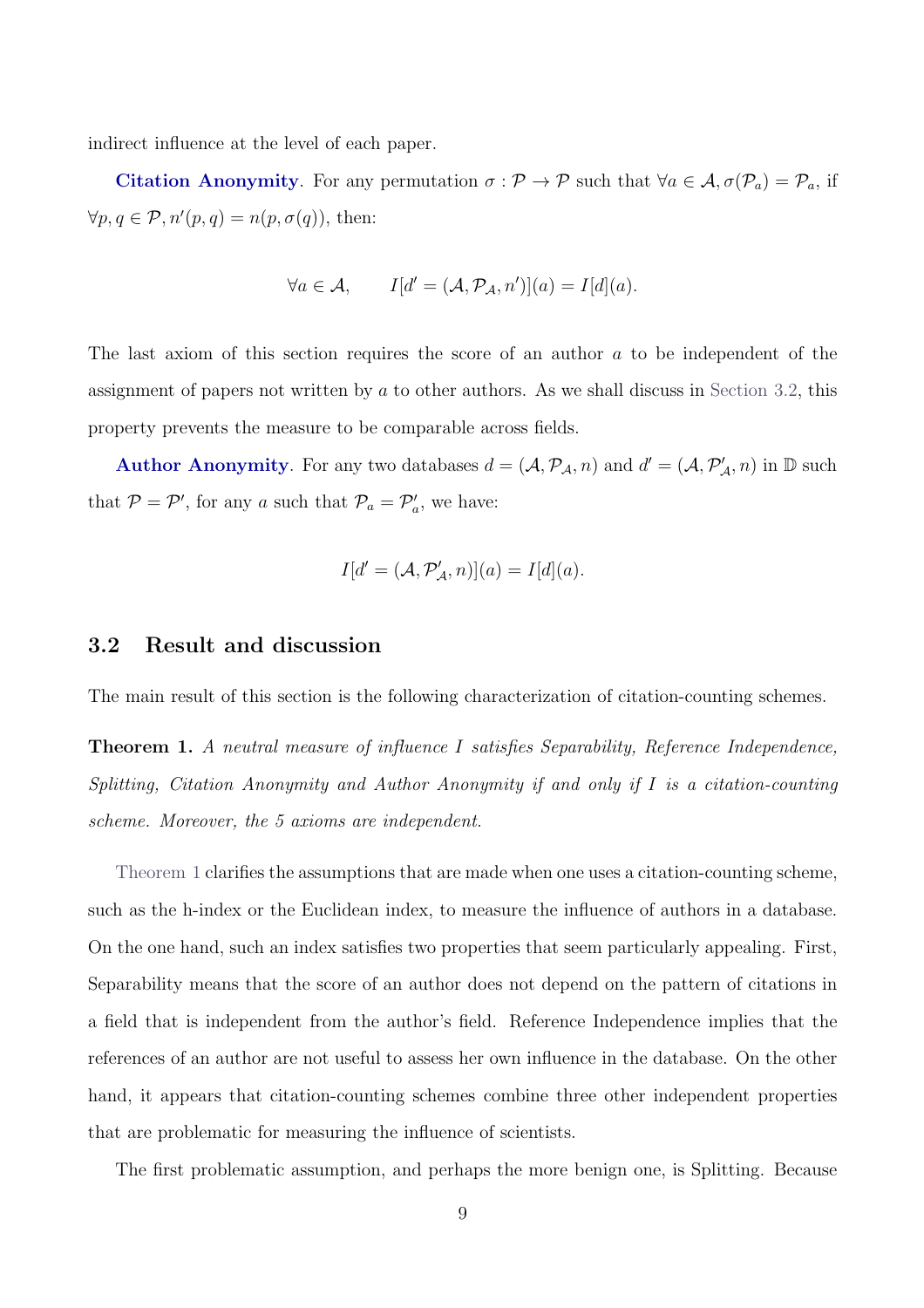splitting any uncited paper does not change the index of any author, this property suggests that papers with more references will be relatively more important in the assignment of credit to authors. For instance, a paper with 50 references would be equivalent to 10 papers with 5 references each. This runs into contradiction with the idea of source-normalization, according to which each source of citations must account for the same level of influence. As an example, Splitting is violated by the fractional citation count [\(Bouyssou and Marchant,](#page-28-1) [2016](#page-28-1)).<sup>8</sup>

The second problematic axiom is Citation Anonymity. When it holds, indirect influence between papers cannot be taken into account for the index. Consider for instance a paper  $p$ , cited by a paper  $q$ , which is itself cited by a paper  $r$ . By Citation Anonymity, one can permute the citations of p without altering the index. It follows that the statement "p is indirectly cited by r" is not a meaningful statement for the computation of the index. It seems that this limitation is a serious one, as it implies that being cited by an uncited paper is equivalent to being cited by a paper with 100 citations.

Note that, in all rigor, Citation Anonymity still permits to account for some indirect influence, at the level of authors. Indeed, the permutation of papers used to define the axiom respects the partition of papers into authors, and therefore preserves the global flow of citations between authors. This allows to use network-based methods akin to the PageRank algorithm to measure the influence of authors recursively [\(Radicchi et al.,](#page-30-2) [2009;](#page-30-2) [West et al.](#page-30-3), [2013](#page-30-3)). However, these procedures will inevitably lead to biases in the assessment of indirect influence. Consider for instance an author A, with two papers, one that is uncited and one that is highly cited. If author B gets a citation from A, she will gain a lot of influence in a recursive index (A is a highly cited author), even if she is cited by the uncited paper. Assessing indirect influence at the author level therefore seems too crude if one has access to the citation network between papers.

The last problematic property is Author Anonymity. It implies that the assignment of authors other than  $a$  to papers not written by  $a$  will not affect the influence of  $a$ . As an illustration, a paper with 100 citations will be judged equally influential whether these citations

<sup>8</sup>Fractional citation count:  $I[d](a) = \sum_{p \in \mathcal{P}_a} \sum_{q \in \mathcal{P}_a}$ 1  $\frac{1}{R_q}n(p,q).$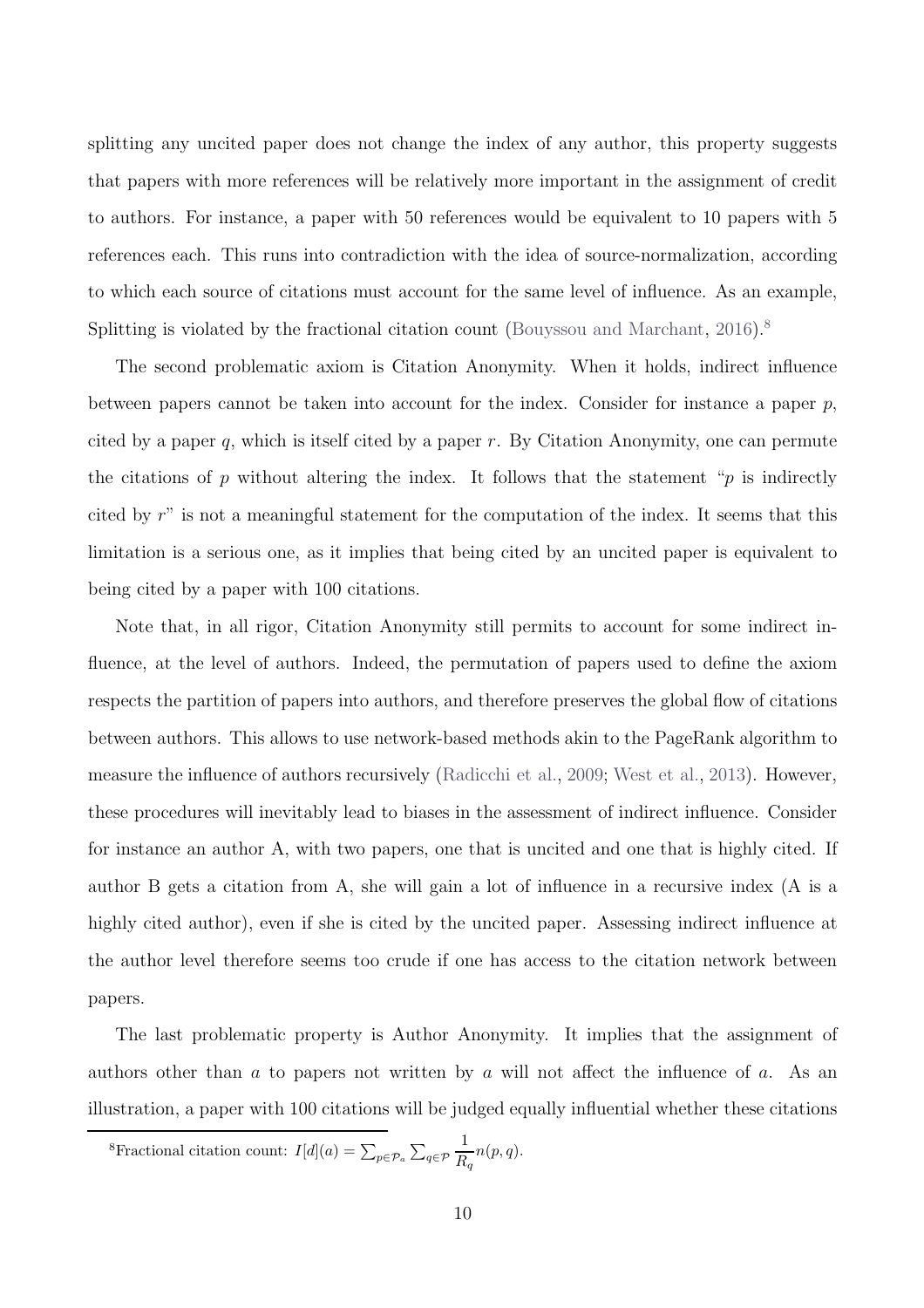all come from the same author or from 100 different authors. This seems disputable from a normative perspective, and also raises the issue of the possibility of manipulating the measure. But more importantly, this single axiom prevents the measure of influence to be comparable across fields, as discussed in the next section.

#### 3.3 Comparisons of authors across fields

The idea that an influence index should be comparable across different fields of science is pervasive in the literature on bibliometrics. Nevertheless, common citation-counting schemes are known to produce significantly different results across fields, because of their varying sizes and of their different traditions in terms of publications and citations. As a result, there seems to be a consensus that citations should be normalized by field, so as to allow for meaningful comparisons across fields [\(Ioannidis et al.](#page-29-7), [2016\)](#page-29-7). For instance, [Perry and Reny](#page-29-2) [\(2016\)](#page-29-2) propose to divide the number of citations of a paper by the average number of citations per paper in the paper's field, before computing the Euclidean index.<sup>9</sup> In this section, I argue that field-normalization leads to serious conceptual difficulties. I thus propose a weaker notion of *field comparability*. I show that this property is incompatible with Author Anonymity, and is therefore violated by any citation-counting scheme.

There are at least three important issues with the notion of field-normalization. First, field-normalization *creates biases* between fields. Indeed, even if most citations are issued within fields, there are important flows of citations across fields, and these flows may not be balanced. For instance, [Angrist et al.](#page-28-2) [\(2017](#page-28-2)) report substantial and unbalanced flows of citations in recent decades across fields in the social sciences.<sup>10</sup> In such circumstances, fieldnormalization underweights the influence of influential fields, and overweights the influence of fields "under influence".

Second, field-normalization is sensitive to the level of aggregation retained to perform the

<sup>&</sup>lt;sup>9</sup>It has also been suggested to normalize a given index by field [\(Kaur et al.,](#page-29-13) [2013](#page-29-13)). [Perry and Reny](#page-29-2) [\(2016\)](#page-29-2) provide a discussion of the relative merits of the two approaches.

<sup>&</sup>lt;sup>10</sup>In Figure 2 of [Angrist et al.](#page-28-2) [\(2017\)](#page-28-2), one observes that, in 2010, less than  $3\%$  of citations from economics journals are given to political science journals, while more than 10% (almost 15%) of citations from political science journals are given to economics journals. Note that, in this figure, citations from a given journal are weighted by the importance of the journal within the journal's field.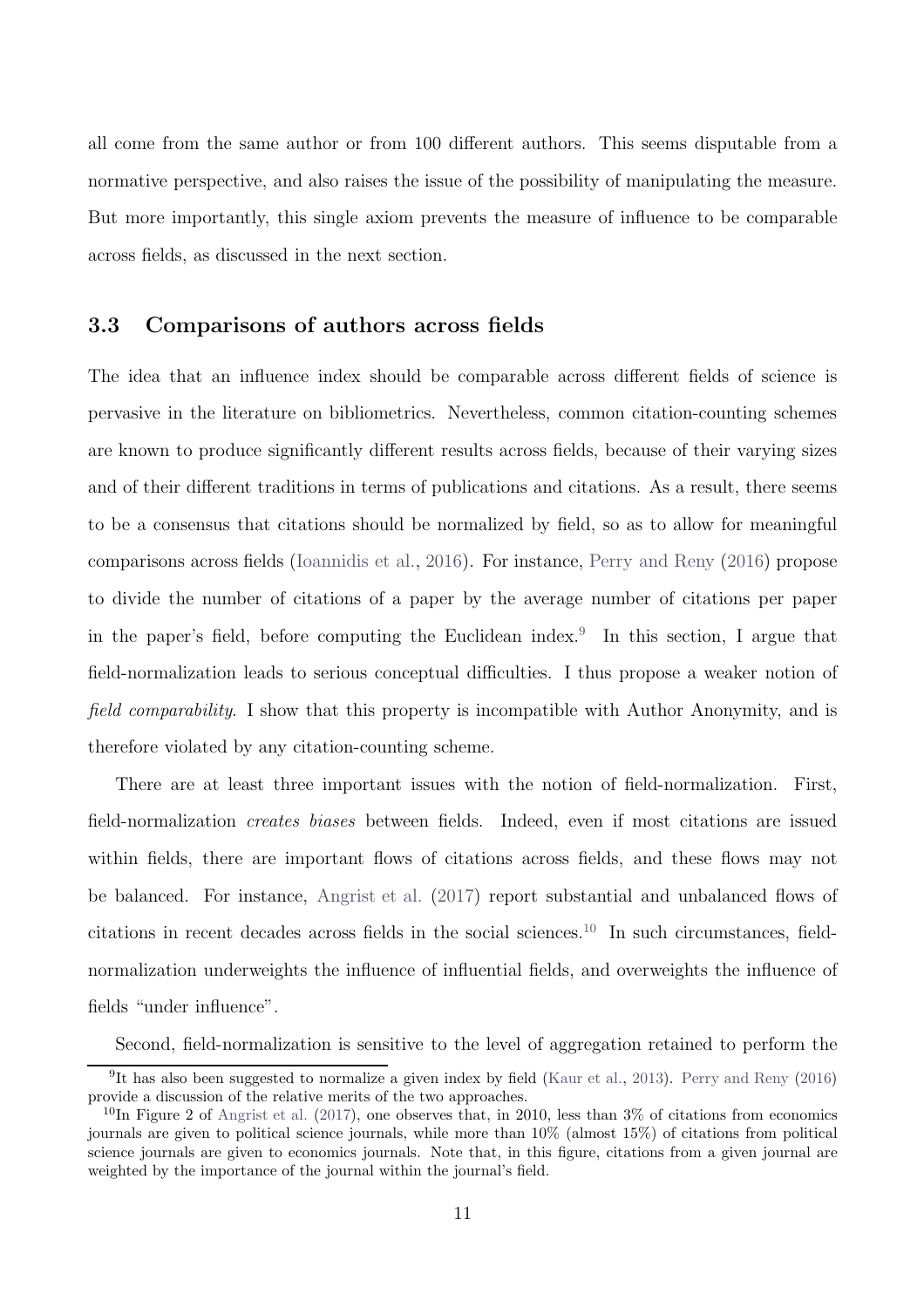normalization. Consider two authors who obtain the same list of citations counts. Suppose that the first is an economic theorist, while the second is a graph theorist. As papers are more cited in economics than in mathematics, it seems that the second author should be considered more influential, if one admits the notion of field-normalization. At the same time, if one observes that papers are more cited in graph theory than in economic theory, one must also conclude that the first author is more influential than the second one. It follows that field-normalization is an ambiguous notion, that crucially depends on the level at which the normalization is performed [\(Zitt et al.,](#page-30-5) [2005](#page-30-5)).

The third difficulty concerns the categorical definition of fields. Depending on the database under consideration, the partition of papers into fields can be obtained either exogeneously by an external observer, or endogenously from the database, thanks to suitable network methods [\(Copic et al.](#page-29-14), [2009](#page-29-14)).<sup>11</sup> In any case, the problem arises that many authors and papers lie at the intersection of different fields. This difficulty seems to limit the applicability of fieldnormalization at the level of the whole database.<sup>12</sup>

To avoid the pitfalls associated with field-normalization, I propose a weaker property of field comparability. The axiom requires the average influence to be equal for two different fields of science, *only in the extreme case in which the two fields are completely disjoint*. With this property, imbalances between interrelated fields are allowed, and the definition of fields is unambiguous.

Field Comparability. Let  $d \in \mathbb{D}$  be divided in two disjoint fields: there is a partition  $\mathcal{A} = \mathcal{A}^1 \cup \mathcal{A}^2$  such that for all  $(p, q) \in (\cup_{a \in \mathcal{A}^1} \mathcal{P}_a) \times (\cup_{a \in \mathcal{A}^2} \mathcal{P}_a), n(p, q) = n(q, p) = 0$ . Then:

$$
\frac{1}{A^1} \sum_{a \in A^1} I[d](a) = \frac{1}{A^2} \sum_{a \in A^2} I[d](a).
$$

In the sequel, I prove the incompatibility between this property and Author Anonymity. For that, I introduce the following weak axiom, guaranteeing that the measure is non-degenerate.

<sup>&</sup>lt;sup>11</sup>A common strategy is to obtain a categorization of journals into fields with either method, and then to deduce the field of a paper from the journal where it has been published.

<sup>&</sup>lt;sup>12</sup>For instance, [Perry and Reny](#page-29-2) [\(2016\)](#page-29-2) restrict their empirical analysis to economists working in a single field.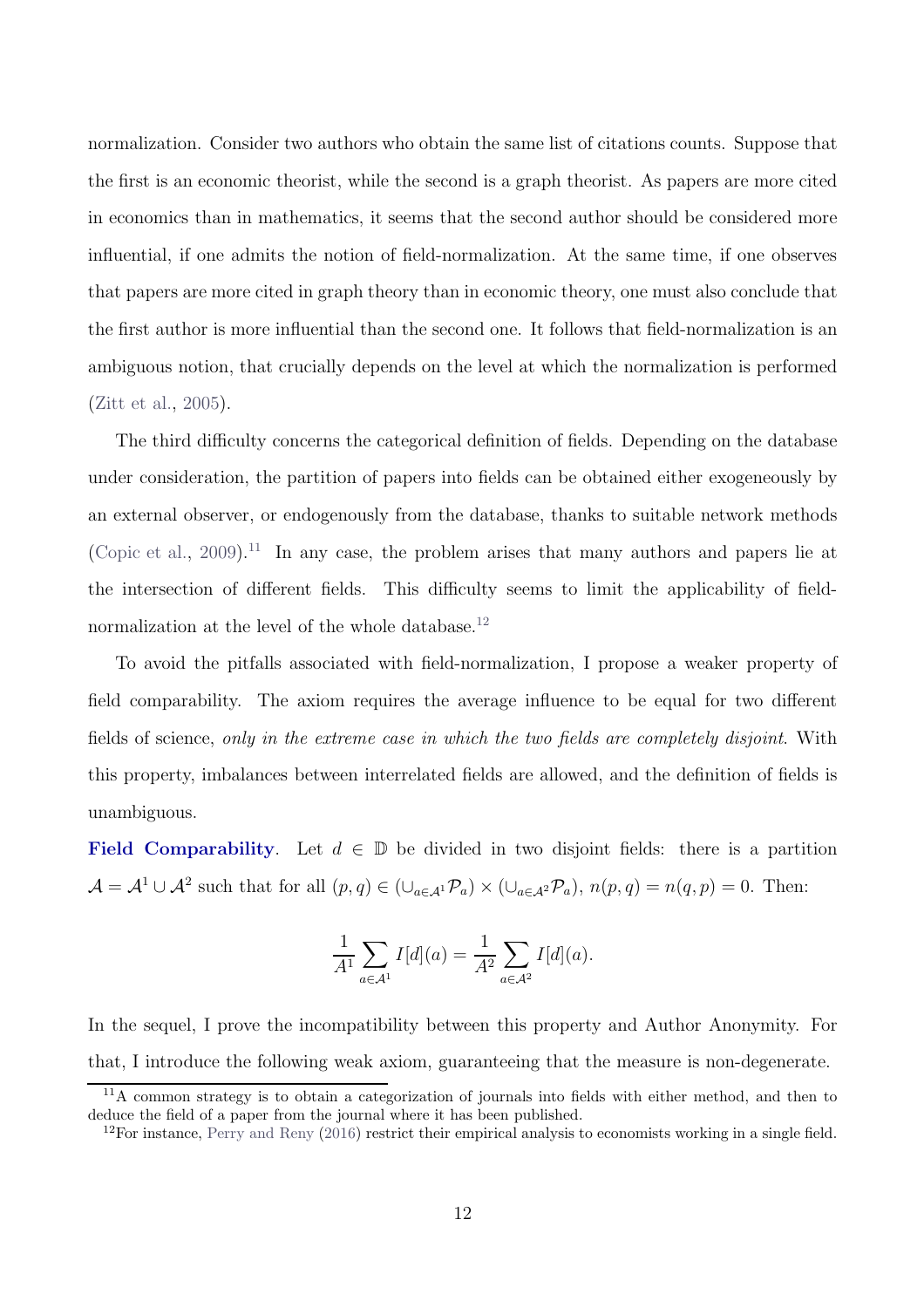**Null Author.**<sup>13</sup> Let  $d \in \mathbb{D}$  and  $a \in \mathcal{A}$ . We have  $I[d](a) > 0 \Leftrightarrow \exists p \in \mathcal{P}_a, C_p > 0$ .

We obtain the following impossibility result.

<span id="page-12-1"></span>Proposition 1. *There is no measure of influence satisfying Null Author, Author Anonymity and Field Comparability.*

As a corollary of [Proposition 1](#page-12-1) and [Theorem 1,](#page-8-1) we obtain that citation-counting schemes are not field comparable. It remains possible to perform field-normalization before or after computing such an index, but we have argued that such normalization is inherently arbitrary and potentially biased. On the contrary, I propose in the next section to move beyond the idea of counting citations: I introduce a novel influence index that is comparable across fields.

## <span id="page-12-0"></span>4 An alternative measure of influence

In this section, I define a new measure of influence,  $I_{\delta}$ , that is computed in three consecutive steps. As we look for a measure that is field comparable, we know from [Proposition 1](#page-12-1) that the measure should not only assess the influence of an author on papers, but also on authors. The index  $I_{\delta}$  is thus constructed from a bilateral measure of influence *between authors*,  $AI_{\delta}$ . Moreover, we want to account for indirect influence, but without creating the aggregation biases arising when indirect influence is assessed at the level of authors. Therefore, the measure  $AI_{\delta}$  is based on a bilateral measure of influence *between papers*,  $PI_{\delta}$ . This last measure is built from the network n to combine direct and indirect influence.

## 4.1 Definition of the measure of influence  $I_\delta$

The measure  $I_{\delta}$  is defined in three steps for a database  $d \in \mathbb{D}$ . As the database d is kept fixed in this section, it is omitted in the notations.

Bilateral influence between papers. For two papers  $p, q \in \mathcal{P}$ , the direct influence exerted by paper p on paper q is defined by  $PI_1(p,q) = \frac{1}{P}$  $R_q$  $n(p, q)$  if  $R_q > 0$ , and  $PI_1(p, q) = 0$  otherwise.

<sup>&</sup>lt;sup>13</sup>The terminology follows the *Null Player* property from the theory of cooperative games [\(Shapley,](#page-30-6) [1953\)](#page-30-6).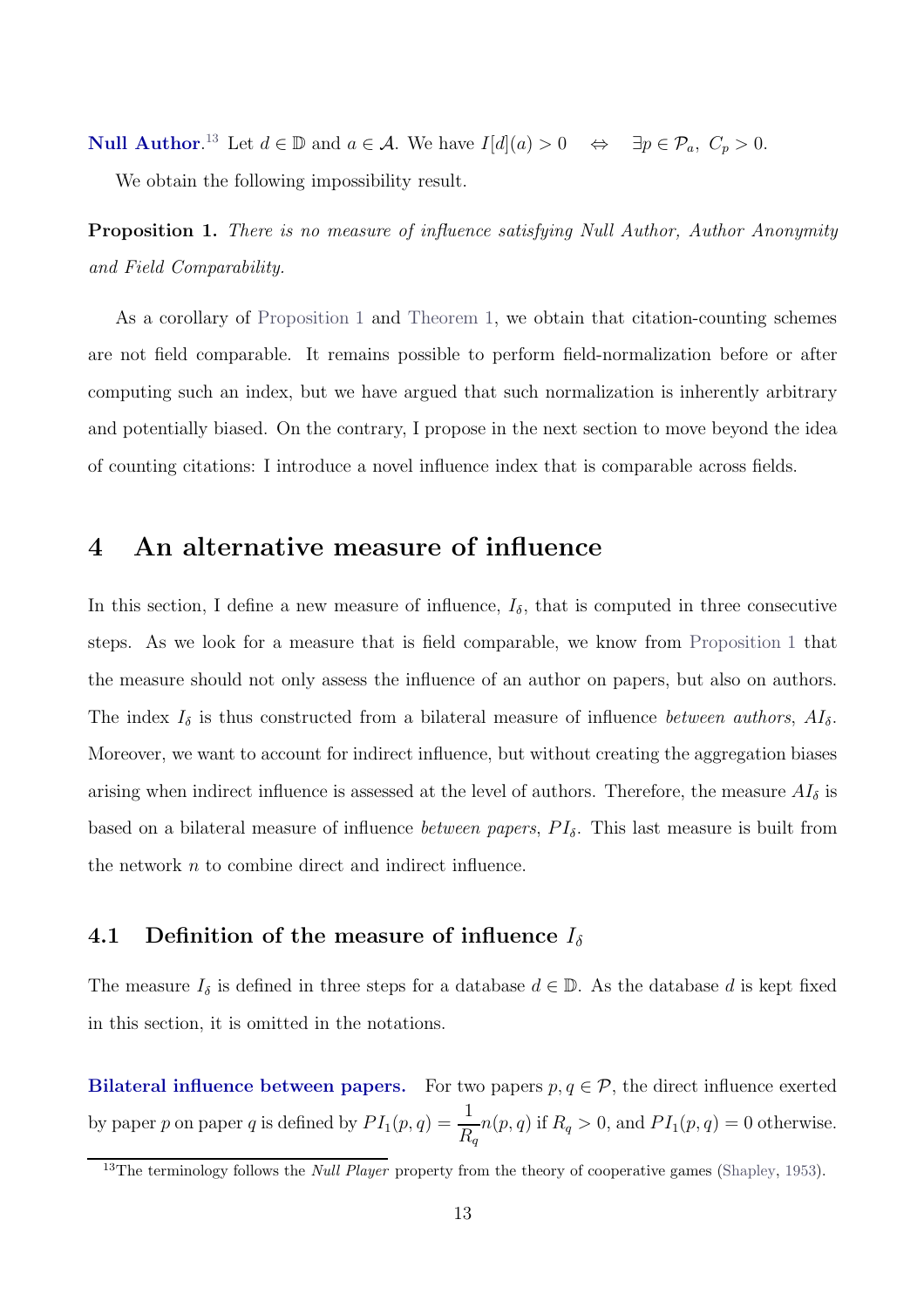The indirect influence of order  $k \geq 1$ , exerted by p on q, is defined recursively by  $PI_{k+1}(p, q) =$  $\sum_{r \in \mathcal{P}} PI_k(p,r)PI_1(r,q)$ . For instance, the influence of order 2 exerted by p on q will be positive if there exists a paper r, cited by q and citing  $p^{14}$ .

Finally, for a given discount factor  $\delta \in [0,1)$ , the  $\delta$ -discounted influence of p on q is given by  $PI_{\delta}(p,q) = (1-\delta) \sum_{k=1}^{+\infty} \delta^{k-1} PI_k(p,q)$ . In this definition, the factor  $\delta$  reflects the relative importance of indirect versus direct influence.

Note that  $PI_{\delta}$ , as well as each  $PI_k$ , is "sub-normalized" in the sense that the total influence exerted on any paper q is lower or equal to 1, with equality if each paper indirectly citing q has at least one reference. Note also that, as  $d \in \mathbb{D}$ , each author has at least one paper on which the total exerted influence is positive.<sup>15</sup>

Bilateral influence between authors. For two authors  $a, b \in \mathcal{A}$  and a discount factor  $\delta \in [0, 1)$ , the  $\delta$ -discounted influence exerted by author a on author b is defined by

$$
AI(a,b) = \sum_{p \in \mathcal{P}_a} \frac{1}{P'_b} \sum_{q \in \mathcal{P}_b} PI(p,q), \quad \text{with} \quad P'_b = \sum_{p \in \mathcal{P}} \sum_{q \in \mathcal{P}_b} PI(p,q).
$$

Note that for each  $b \in \mathcal{A}$ , we have  $0 < P'_{b} \leq P_{b}$ , with equality if PI is normalized. The measure AI is normalized: the total influence exerted on any given author is equal to 1.

**Influence.** For an author  $a \in \mathcal{A}$  and a discount factor  $\delta \in [0,1)$ , the  $\delta$ -discounted influence of *a* is defined by  $I_{\delta}(a) = \sum_{b \in A} A I_{\delta}(a, b)$ .

How does this new measure relate to the analysis performed in the last section? It is easy to see that the measure is neutral and satisfies the appealing axioms of Separability and Reference Independence. However, the three other axioms are violated. Splitting is violated, as by definition of  $PI_1$ , and then of  $PI_\delta$ , adding references to an uncited paper does not increase its weight in the allocation of influence. Citation Anonymity is also violated, as the construction

<sup>&</sup>lt;sup>14</sup>Note one subtlety in the definition of  $PI_k$ : all paths of length k in the network n are not equal. Indeed, the strength of a path depends on the outdegree of the nodes composing the path: the indirect influence of  $p$  on  $q$ is more important if all papers along the path have a unique reference than if they have multiple references.

<sup>&</sup>lt;sup>15</sup>Formally:  $\forall q \in \mathcal{P}, \sum_{p \in \mathcal{P}} P I_{\delta}(p,q) \leq 1$  and  $\forall b \in \mathcal{A}, \exists q \in \mathcal{P}_b, \sum_{p \in \mathcal{P}} P I_{\delta}(p,q) > 0$ .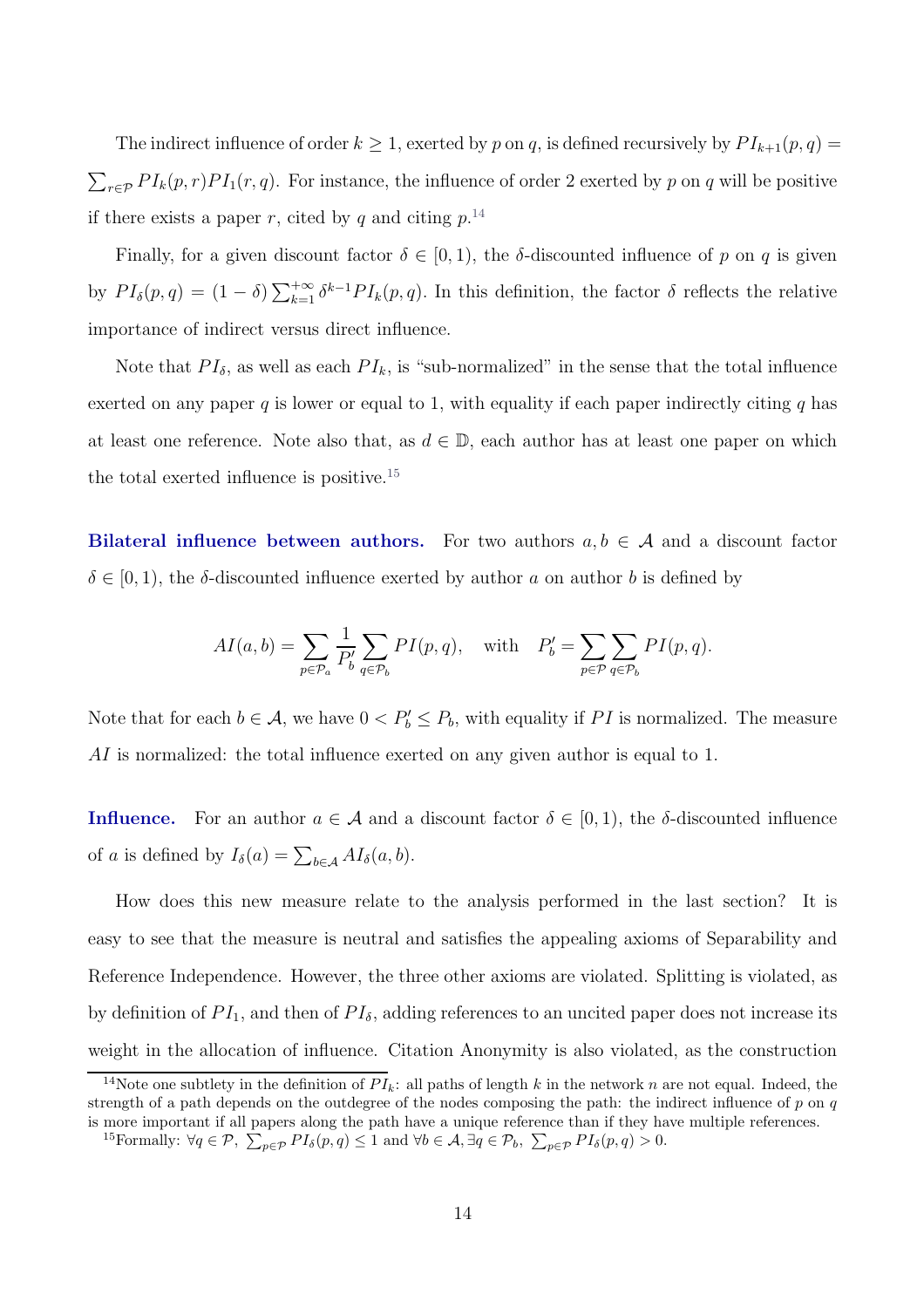of  $PI_{\delta}$  accounts for indirect influence at the level of papers. Finally, as  $AI_{\delta}$  is normalized, and by definition of  $I_{\delta}$ , the property of Author Anonymity is not satisfied.

As we have seen in the previous section, the violation of Author Anonymity opens the door to comparability of authors across fields. Indeed, the measure  $I_{\delta}$  satisfies Field Comparability, since we have:

$$
\sum_{a \in \mathcal{A}} I_{\delta}(a) = \sum_{a \in \mathcal{A}} \sum_{b \in \mathcal{A}} \frac{1}{P_b'} \sum_{p \in \mathcal{P}_a} \sum_{q \in \mathcal{P}_b} P I_{\delta}(p,q) = \sum_{b \in \mathcal{A}} \frac{1}{P_b'} \sum_{q \in \mathcal{P}_b} \left( \sum_{p \in \mathcal{P}} P I_{\delta}(p,q) \right) = A.
$$

In the sequel, I properly justify each step in the construction of the measure  $I_{\delta}$ . For this, I introduce six axioms that apply to arbitrary aggregation functions, following the approach proposed by [Bloch et al.](#page-28-4) [\(2016\)](#page-28-4) to characterize a large variety of centrality measures in networks.

### 4.2 Axioms on aggregation functions

In the definition of the measure of influence  $I_{\delta}$ , each step performs an aggregation, by which a collection of statistics is merged into a single statistic. It is therefore convenient to define axioms directly at the level of aggregation functions. Starting from a sequence of statistics  $s =$  $(s_l)_{l \in \mathcal{L}} \in [0,1]^{\mathcal{L}}$ , where  $\mathcal{L} \subseteq \mathbb{N}$  is an index set, an *aggregation function*  $f : [0,1]^{\mathcal{L}} \to \mathbb{R}$  associates to s an aggregate statistic  $S = f(s)$ . We define six properties on aggregation functions.

**Monotonicity**. If for all  $l \in \mathcal{L}, s'_l \ge s_l$ , then  $f(s') \ge f(s)$ .

**Homogeneity**. For all  $\lambda \geq 0$ ,  $f(\lambda.s) = \lambda f(s)$ .

**Independence**. For any partition  $\mathcal{L} = \mathcal{J} \cup \mathcal{K}$ ,  $f(s_{\mathcal{J}}, s_{\mathcal{K}}) - f(s_{\mathcal{J}}, s_{\mathcal{K}}') = f(s_{\mathcal{J}}', s_{\mathcal{K}}) - f(s_{\mathcal{J}}', s_{\mathcal{K}}').$ 

In the sequel, all aggregation functions that we will consider satisfy these three properties. To simplify the notations, we say that a function  $f$  is regular whenever it is monotonic, homogeneous and independent.

**Symmetry.** For any permutation  $\pi : \mathcal{L} \to \mathcal{L}$ , we have  $f(s_{\pi}) = f(s)$ .

The next two properties only apply to the case  $\mathcal{L} = \mathbb{N}^*$ .

Recursivity. For all  $s, s' \in [0,1]^{\mathbb{N}^*}$ ,  $f(s'_1, s'_2, ...) f(0, s_1, s_2, ...)= f(s_1, s_2, ...) f(0, s'_1, s'_2, ...).$ 

Recursivity implies that  $f(s')/f(s) = f(0, s_1', s_2', ...) / f(0, s_1, s_2, ...)$ , when the two ratios are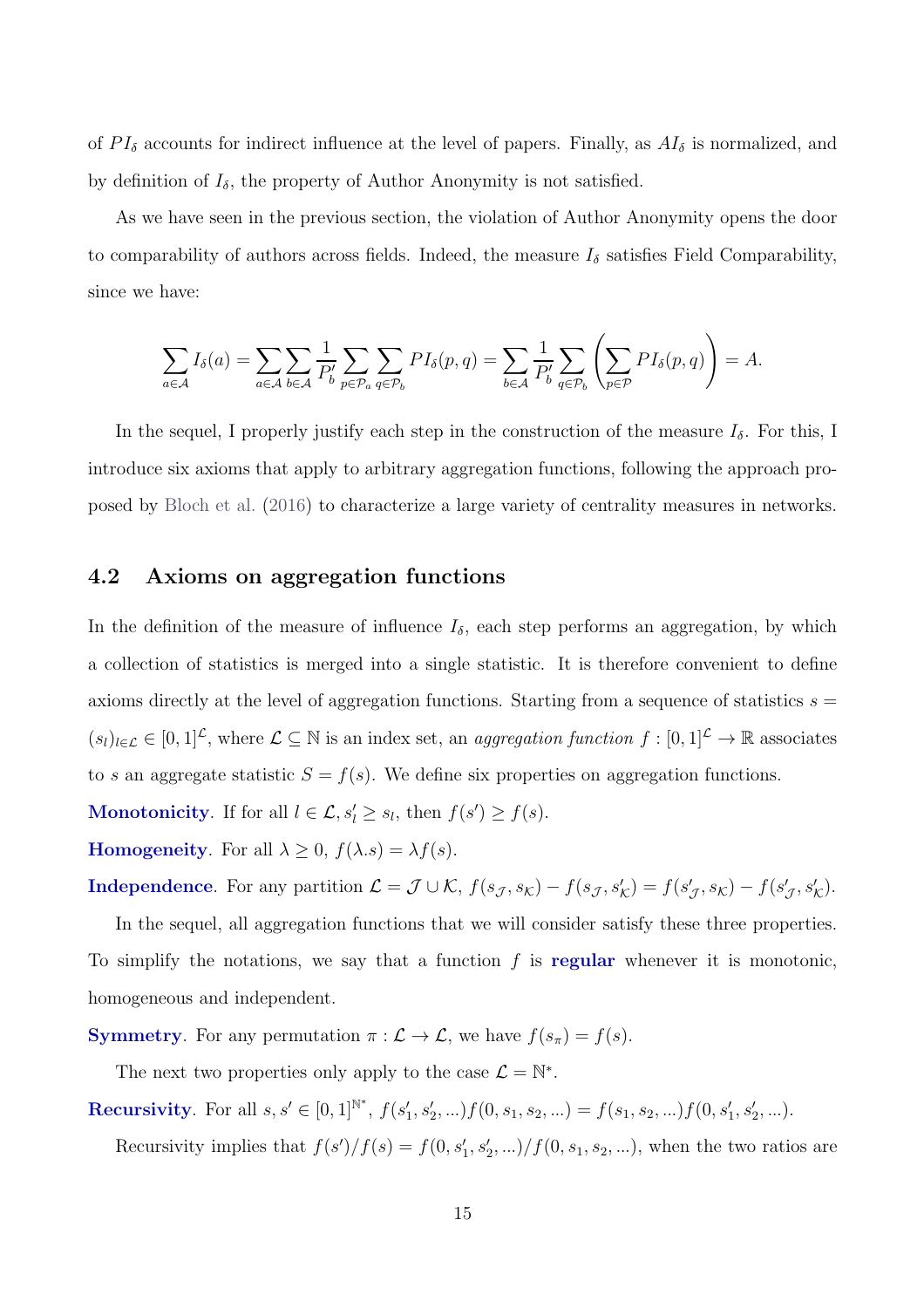well-defined. As [Bloch et al.](#page-28-4) [\(2016](#page-28-4)) put it, "recursivity requires that the calculation being done based on later stages of the [sequence of statistics] look 'similar' (in a ratio sense) to those done earlier in the [sequence of statistics]".

For the next property, we introduce the set  $\mathcal{Z} \subset [0,1]^{\mathbb{N}^*}$  of sequences that converge to zero. Formally  $\mathcal{Z} = \{ z \in [0,1]^{\mathbb{N}^*} \mid \lim_{k \to +\infty} z_k = 0 \}.$ 

**Long Run.** For all  $s \in [0,1]^{\mathbb{N}^*}$ , for all  $\varepsilon > 0$ , there exists a sequence  $z \in \mathcal{Z}$  such that  $f(s \cdot z) \geq f(s) - \varepsilon.$ 

<span id="page-15-0"></span>Long Run emphasizes that what happens at the very end of a sequence of statistics should not matter too much for the computation of the aggregate statistic.

#### 4.3 Characterization of each aggregation step

This section aims at formally justifying the proposed measure of influence. For each of the three steps, a characterization result is provided, describing conditions under which the aggregation is realized.<sup>16</sup>

Bilateral influence between papers. A bilateral measure of influence between papers PI associates to each database  $d \in \mathbb{D}$  a function a function  $PI[d]: \mathcal{P} \times \mathcal{P} \to \mathbb{R}^{17}$  The following result characterizes the  $\delta$ -discounted influence  $PI_{\delta}$ .

<span id="page-15-1"></span>**Proposition 2.** Let PI be a bilateral measure of influence between papers, defined as  $PI(p,q)$  $f((PI_k(p,q))_{k\geq 1})$ *. Then, f is regular, recursive and satisfies long run if and only if there exist*  $\lambda \geq 0$  *and*  $\delta \in [0, 1)$  *such that*  $PI = \lambda PI_{\delta}$ *.* 

[Proposition 2](#page-15-1) highlights the assumptions made to define the  $\delta$ -discounted influence  $PI_{\delta}$ . First, the influence between papers is supposed to depend on the influences of various orders  $(PI_k)_{k\geq 1}$ . Accounting for all possible orders of indirect influence is a prerequisite here, as we want to avoid the too narrow focus on direct influence, that characterized citation-counting

 $^{16}$ Ideally, one would want to characterize the class of influence indices that are computed in these three steps. As this class is more complex than the class of citation-counting schemes, I don't attempt to solve this exercise here, but I rather choose to carefully justify each aggregation step.

<sup>&</sup>lt;sup>17</sup>To lighten the expressions, I will sometimes abuse notation, and write PI for PI[d]. I will proceed similarly for the measure AI.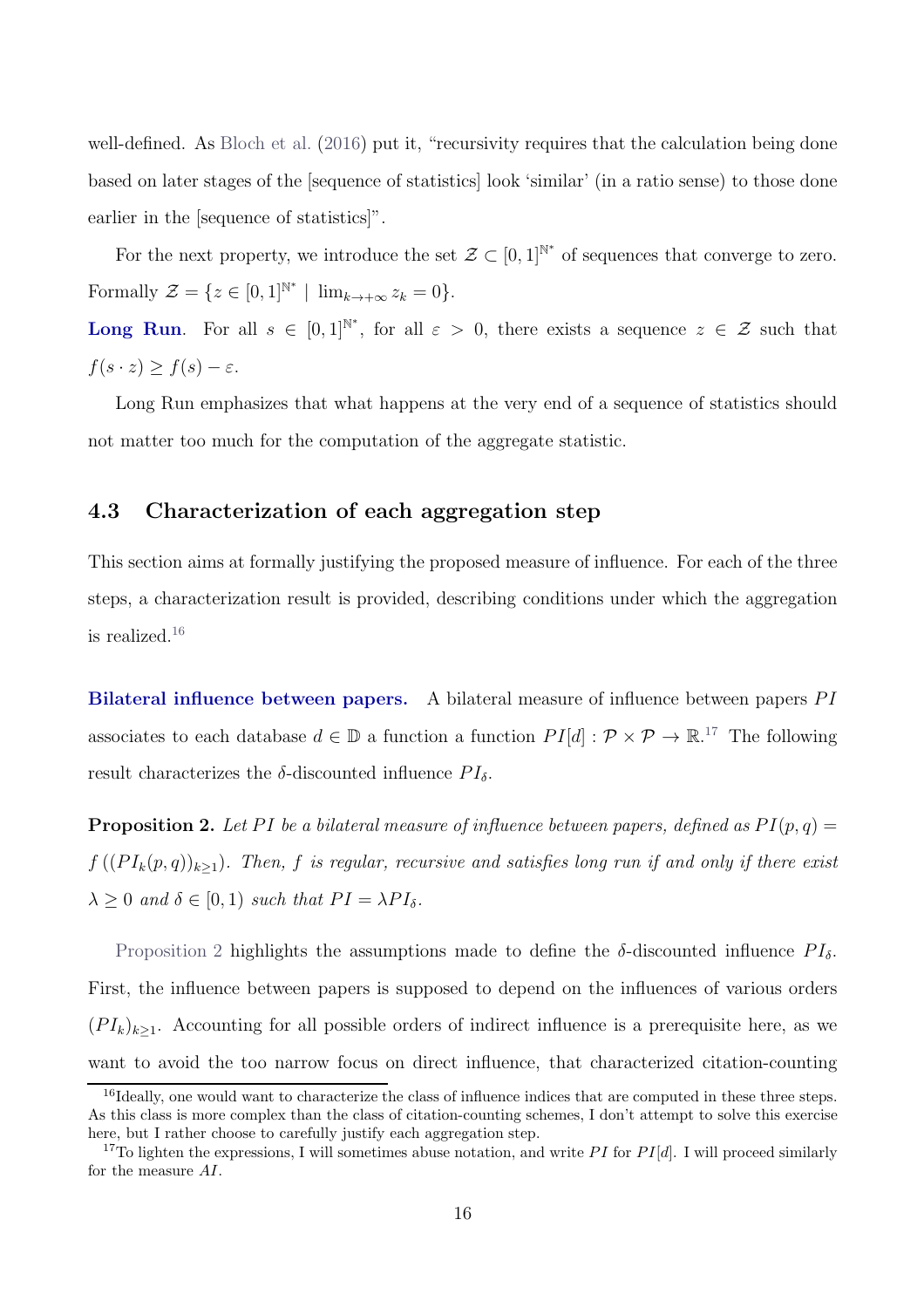schemes. Moreover, taking as arguments "sub-normalized" measures of influence is important, as it allows to weight the various orders of influence in a transparent manner.<sup>18</sup>

Second, the important axiom at stake in [Proposition 2](#page-15-1) is recursivity. It implies that the relative importance of the indirect influence of order  $k+1$  relative to that of order k is independent of  $k$ .

Bilateral influence between authors. A bilateral measure of influence between authors AI associates to each database  $d \in \mathbb{D}$  a function a function  $AI[d]: \mathcal{A} \times \mathcal{A} \to \mathbb{R}$ . It is normalized if ∀ $b \in \mathcal{A}, \sum_{a \in \mathcal{A}} AI(a, b) = 1.$ 

<span id="page-16-0"></span>**Proposition 3.** Let PI be a bilateral measure of influence between papers such that each author *has at least one paper on which the total exerted influence is positive. Let* AI *be a normalized bilateral measure of influence between authors, defined as*  $AI(a, b) = g((PI(p, q))_{p,q \in P_a \times P_b})$ . *Then,* g *is regular and symmetric if and only if*

$$
AI(a,b) = \sum_{p \in \mathcal{P}_a} \frac{1}{P'_b} \sum_{q \in \mathcal{P}_b} PI(p,q), \quad with \quad P'_b = \sum_{p \in \mathcal{P}} \sum_{q \in \mathcal{P}_b} PI(p,q).
$$

[Proposition 3](#page-16-0) justifies the construction of the measure of influence between authors, based on that between papers. First, the property of symmetry is imposed, implying that all papers written by  $b$  are judged equally important as receivers of influence. Second, the aggregation function is supposed to be regular, and in particular independent. It requires that, when the influence of a paper  $p$ , written by  $a$ , on a paper  $q$ , written by  $b$ , increases, the rise in the influence of author a on author b must be independent of the level of influence of  $p'$  on  $q'$ , for any couple  $(p', q') \neq (p, q)$  such that p' is written by a and q' is written by b.

**Influence.** A measure of influence *I* is normalized if  $\frac{1}{4}$ A  $\sum_{a\in\mathcal{A}} I(a) = 1.$ 

<sup>&</sup>lt;sup>18</sup>Ideally, one would want to have each measure  $PI_k$  normalized. This can be true only if each paper has at least one reference. On the one hand, this assumption will often be satisfied locally for a large database, so that the measures  $PI_k$  will be "almost normalized". On the other hand, this assumption cannot hold for the whole database, as citations usually respect the arrow of time.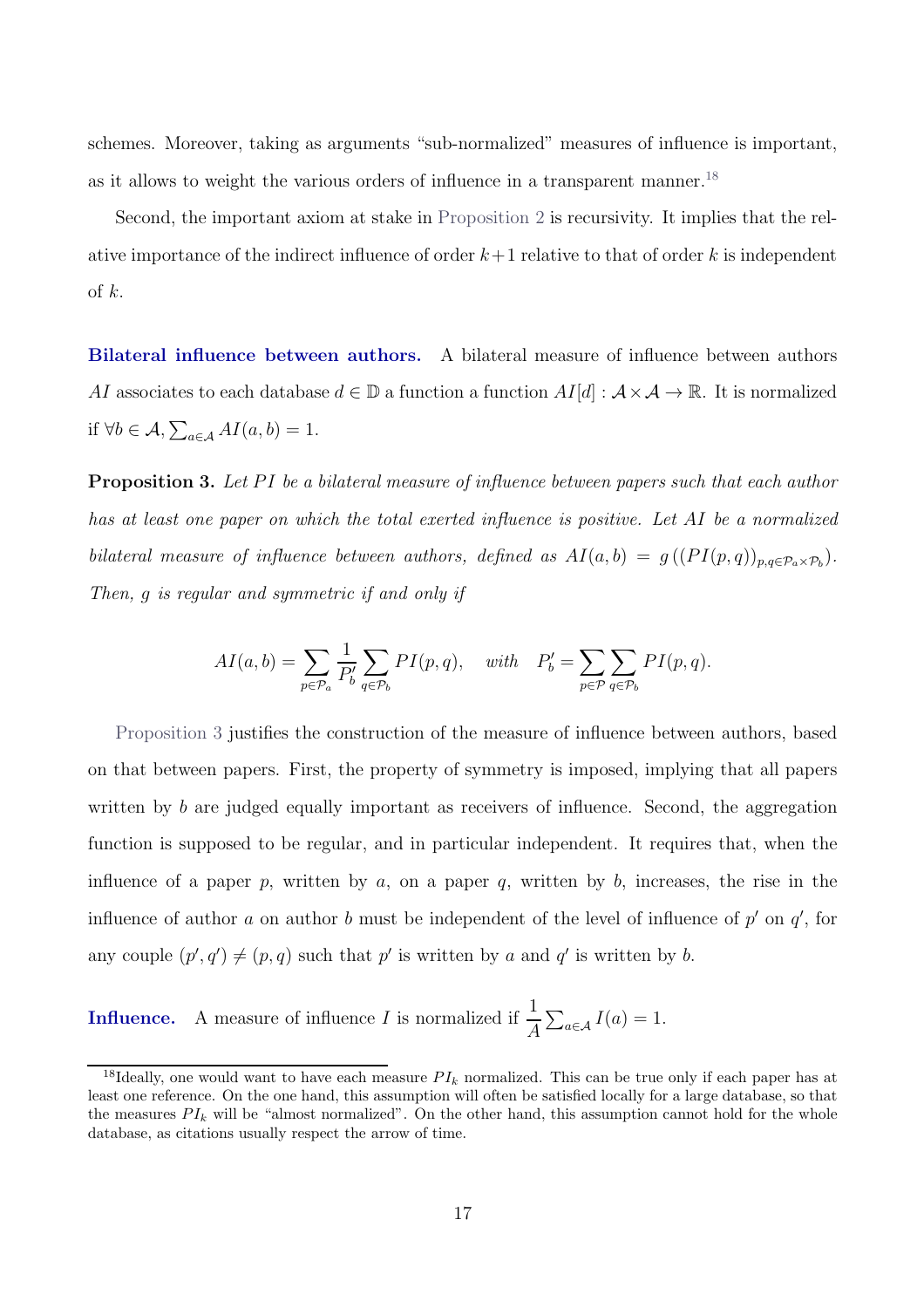<span id="page-17-0"></span>Proposition 4. *Let* AI *be a normalized bilateral measure of influence between authors and let* I be a normalized measure of influence, defined as  $I(a) = h((AI(a, b))_{b \in A})$ . The function h is *regular and symmetric if and only if*  $I(a) = \sum_{b \in A} AI(a, b)$ *.* 

[Proposition 4](#page-17-0) describes several assumptions made when constructing the measure  $I_{\delta}$  from the bilateral measure  $AI_{\delta}$ . The functional form given by h prescribes that the influence of a only depends on the bilateral influence of  $a$  on other authors, and not on the bilateral influence between other authors. This is an important restriction, which prohibits the use of autoreferent measures, such as the invariant method [\(Palacios-Huerta and Volij,](#page-29-0) [2004](#page-29-0)) or PageRank-like methods [\(Radicchi et al.,](#page-30-2) [2009](#page-30-2); [West et al.](#page-30-3), [2013](#page-30-3)),<sup>19</sup> for which exerting influence on an (endogenously) influential author weighs more than on an (endogenously) uninfluential author. In the current model, this assumption is reasonable, as the bilateral measures of influence already account for indirect influence. In fact, for the proposed measure, a citation from an influential author is important only insofar as the citing article exerts influence on other authors, and not because the influential author is deemed more important. As a consequence, the proposed measure tracks indirect influence more precisely than those based on aggregates.

A related assumption is given by the axiom of symmetry. It implies that all authors are judged equally important as receivers of influence. This is a substantive normative assumption, reflecting an egalitarian perspective. We discuss how to adapt this assumption to real databases in the next section.

Finally, the function  $h$  is assumed to be independent. This means that increasing the influence of a on a given author b has an effect on the score of a that is independent of the levels of influence of a on authors other than b. This seems to be a natural assumption to obtain a simple measure, although one could prefer to reward a limited influence on many authors more than a high influence on a small group of authors.<sup>20</sup>

<sup>20</sup>Under this requirement, an alternative influence index could be defined as  $I(a) = \sum_{b \in A}$  $(AI(a, b))^{\alpha}$  $\frac{\sum_{c \in \mathcal{A}} (AI(c, b))^{\alpha}}{\sum_{c \in \mathcal{A}} (AI(c, b))^{\alpha}},$ with  $0 \le \alpha \le 1$ . This alternative index will keep the property of field comparability.

<sup>&</sup>lt;sup>19</sup>Note that the invariant method would not be readily available to measure the influence of authors here, as the author-citation matrix would likely not be irreducible, contrary to what can be assumed for journal-citation matrices.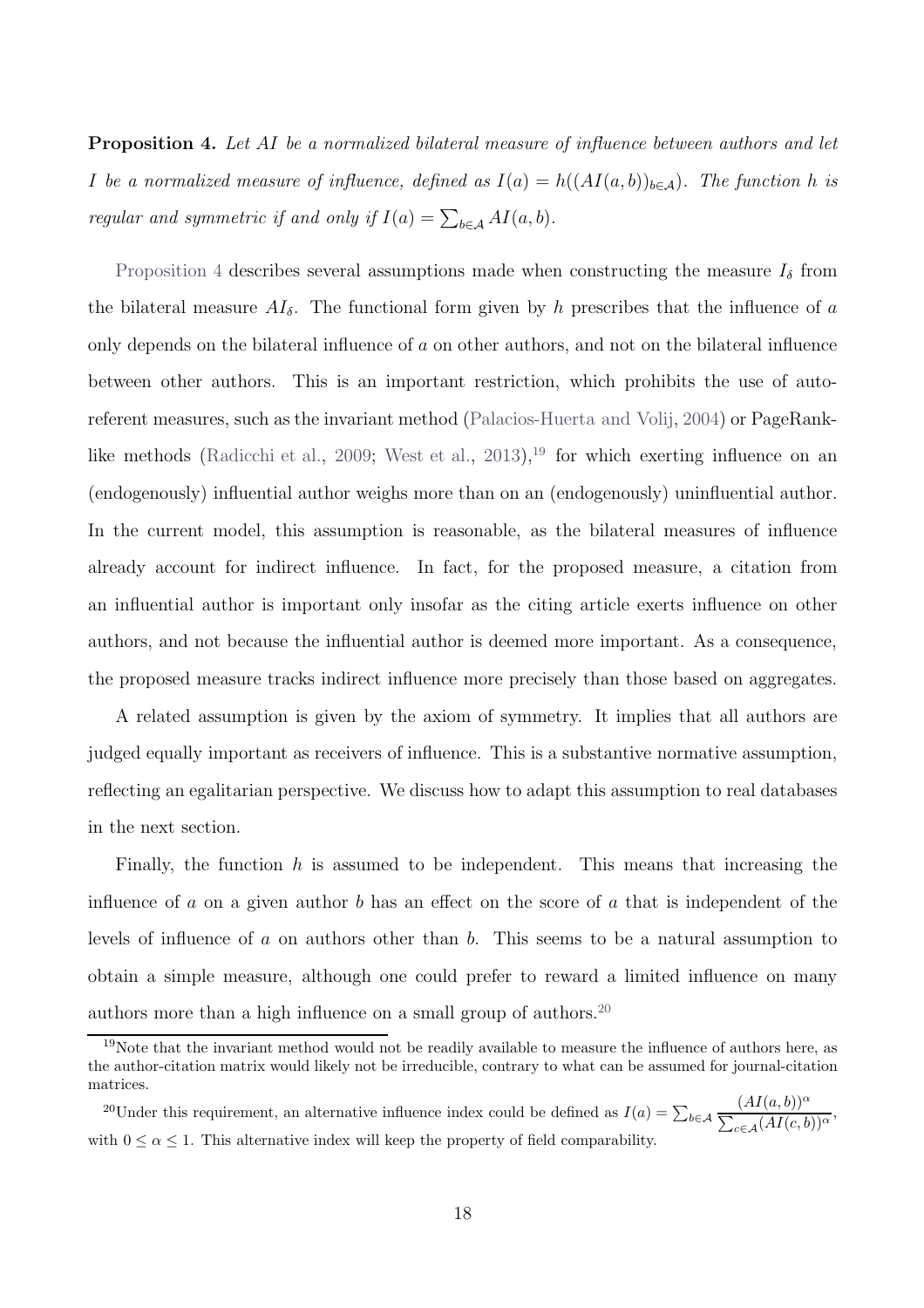#### 4.4 Application of the measure to real databases

In modern research, a growing number of papers are written by a group of authors, rather than by a single author.<sup>21</sup> It is therefore important to adapt the measure to databases with such features, and this can be done flexibly. Suppose that for each paper  $p \in \mathcal{P}$ , we have a distribution of weights  $\omega_p = (\omega_p^a)_{a \in \mathcal{A}}$ , reflecting the various contributions of authors in A to p, and such that  $\sum_{a\in\mathcal{A}}\omega_p^a=1$ . For instance, for each co-author a of p,  $\omega_p^a$  could be defined as the inverse of the number of co-authors, while  $\omega_p^b = 0$  for all other authors  $b \in \mathcal{A}$  [\(Radicchi et al.,](#page-30-2) [2009](#page-30-2)). Then, the bilateral measure of influence between authors can be adapted as follows:

$$
AI(a,b) = \sum_{p \in \mathcal{P}} \frac{1}{P_b''} \sum_{q \in \mathcal{P}} \omega_p^a \omega_q^b P I(p,q), \quad \text{with} \quad P_b'' = \sum_{p \in \mathcal{P}} \sum_{q \in \mathcal{P}} \omega_q^b P I(p,q).
$$

With such a natural modification, the property of field comparability is preserved. Note that in the proposed modification, the shares of co-authors of a paper are exogenous. Alternatively, the influence index could be combined with endogenous sharing rules, for which the relative share of a co-author on a paper depends on its overall influence in the database [\(Szwagrzak and Treibich,](#page-30-7) [2017](#page-30-7)). Note also that if the shares of a given paper did not sum up to one, for instance because co-authorship was not accounted for, then the property of field comparability would be lost, as a field with a higher number of authors per paper would also have a higher average influence index [\(Waltman and van Eck](#page-30-8), [2015\)](#page-30-8).

The model also neglected self-citations, which are pervasive in real bibliographic databases. This issue can be dealt with in two easy steps. First, we erase from the database all authors that cite only themselves. Second, one can adapt the bilateral measure of influence between authors, in such a way that (i) each author holds the same amount of intellectual debt (ii) this debt is allocated only among other authors. Formally,

$$
\forall b \neq a, \quad AI(a, b) = \sum_{p \in \mathcal{P}} \frac{1}{P_b^{\prime \prime \prime}} \sum_{q \in \mathcal{P}} \omega_p^a \omega_q^b P I(p, q), \quad \text{with} \quad P_b^{\prime \prime \prime} = \sum_{p \in \mathcal{P}} \sum_{q \in \mathcal{P}} (1 - \omega_p^b) \omega_q^b P I(p, q),
$$

 $21$ This trend has been documented for science in general by [Wuchty et al.](#page-30-9) [\(2007](#page-30-9)) and for economics in particular by [Hamermesh](#page-29-15) [\(2013\)](#page-29-15).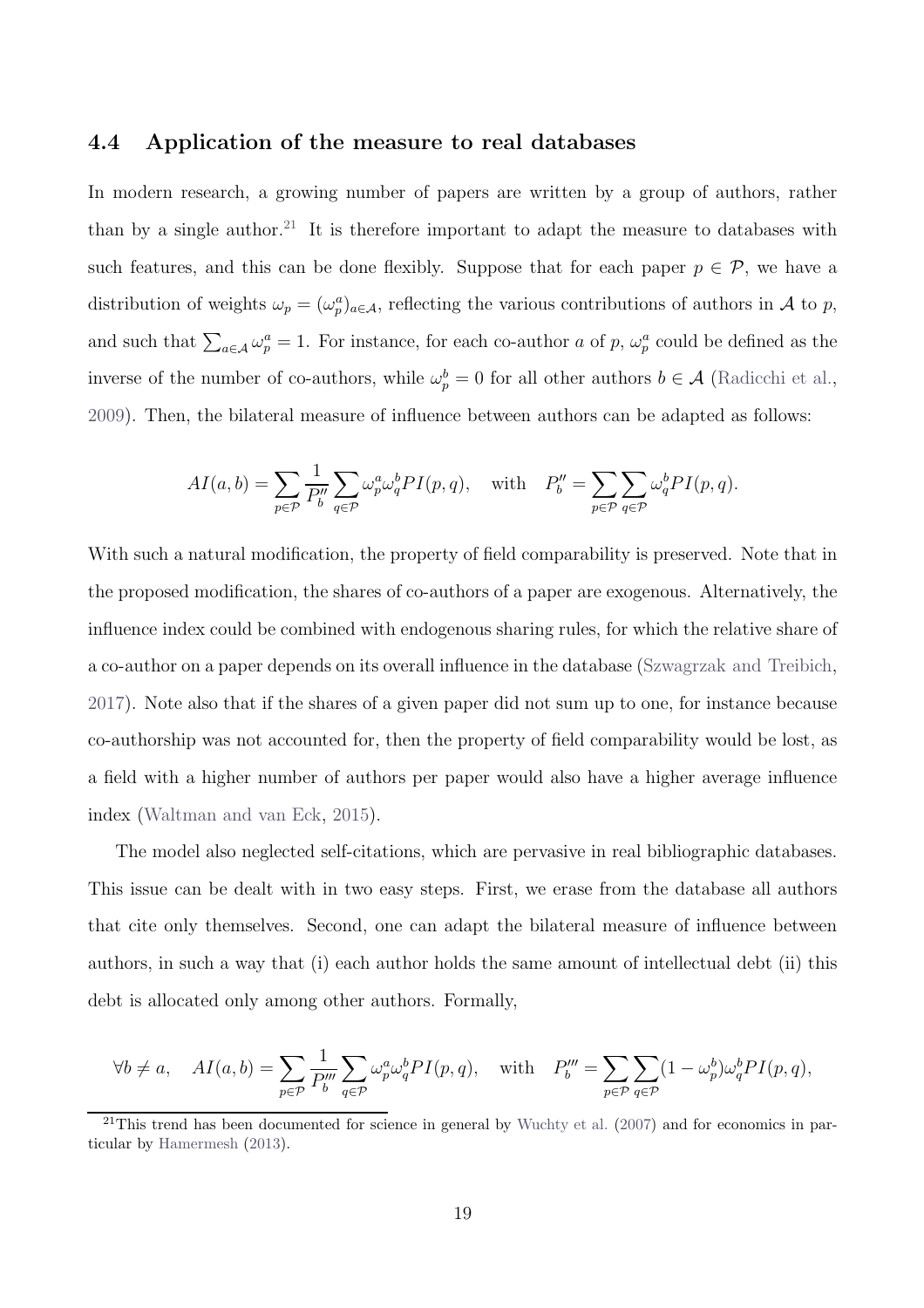and  $AI(a, a) = 0$ . The property of field comparability is still satisfied.

Another important assumption made in the definition of the measure was the symmetry property imposed in the third aggregation step, as emphasized in [Proposition 4.](#page-17-0) In real databases, this would lead to consider a very young scholar as equally indebted as a scholar already having a long academic life. This seems too strong and one could for instance weight each author according to the number of years for which she has published at least one paper. For a given weighting of authors  $\alpha = (\alpha_a)_{a \in \mathcal{A}}$ , the measure of influence can be modified as:

$$
I(a) = \sum_{b \in \mathcal{A}} \alpha_b A I(a, b).
$$

This modification preserves field comparability under the assumption that the distribution of weights  $\alpha$  is the same for different fields of science.<sup>22</sup> On the contrary, if one weighted the intellectual debt of each author by her number of publications, the distribution of weights would be highly asymmetrical across fields, and the property of field comparability would be lost.

Finally, there are two more instances of symmetry that could be relaxed. First, as stated in [Proposition 3,](#page-16-0) it has been assumed that all papers of an author have the same importance in the allocation of scientific credit. A natural modification would be to weight papers according to their number of pages. Second, it has been assumed in the construction of  $PI_1$ , and then of  $PI_{\delta}$ , that all the references of a paper count equally. This needs not be the case: for instance, if one has access to the text of each paper, references could be weighted according to their number of occurrences in the citing paper.

## 5 Conclusion

This article has presented a new measure of the influence of scientists in bibliographic databases. The measure allows for comparisons of scientists across different fields of science and accounts

<sup>&</sup>lt;sup>22</sup>This may be true if  $\alpha_a$  is the number of "time-windows" for which author a has at least one paper, for a well-chosen duration length of the time-window. Note that the classification of authors in fields would then be useful to choose the appropriate time-window.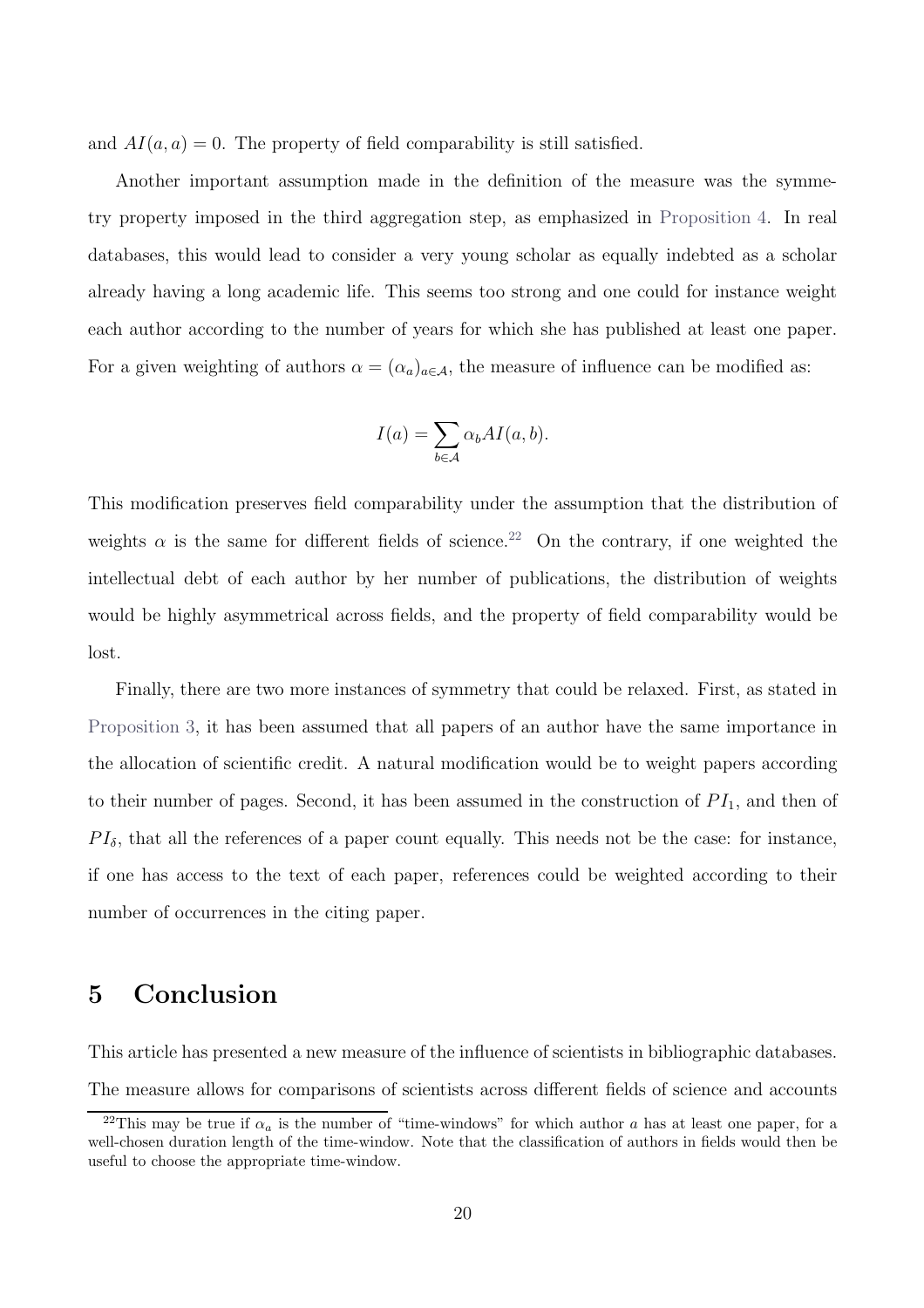for indirect influence, traced back at the level of papers. I should mention a number of important caveats of the approach.

Since the objective has been to compute a single number for each scientist, it is clear that the index only provides very limited information on the work of each scientist. Because of the sparse information used to compute the index, it cannot be a measure of the quality of a scientific work. Moreover, note that the influence index is not meant to be an index of productivity, contrary to the h-index, as a scholar may be highly influential with a single piece of work.

While the discussion focused on the measurement of the influence of scientists, the method proposed in this article is flexible and could be adapted to measure the influence of other entities, such as teams of authors, journals, departments, universities, countries, or fields of research. Another range of applications would be to subset the holders of scientific debt and/or the holders of scientific credit, in order to analyze the flow of influence between different fields of science and/or periods of time.

Finally, one potential avenue for further research would be to explore the susceptibility of the influence index to manipulation by a scientist or by a group of scientists. By construction, as the total debt of a given group of authors is fixed, its potential impact on the index is limited. This runs opposite to what happens for citation-counting schemes, for which the leverage of such a group seems unbounded.

## 6 Appendix

#### 6.1 Proof of [Theorem 1](#page-8-1)

We show a first lemma, establishing that Author Anonymity extends to the case where the number of authors change when we reallocate authors to papers.

<span id="page-20-0"></span>Lemma 1. *If a neutral measure of influence satisfies Separability and Author Anonymity, then it satisfies Extended Author Anonymity: for any databases*  $d = (\mathcal{A}, \mathcal{P}_{\mathcal{A}}, n)$  and  $d' = (\mathcal{A}', \mathcal{P}'_{\mathcal{A}'}, n)$ *in*  $\mathbb{D}$  *such that*  $a \in \mathcal{A} \cap \mathcal{A}'$  *and*  $\mathcal{P} = \mathcal{P}'$ *, we have*  $I[d'](a) = I[d](a)$ *.*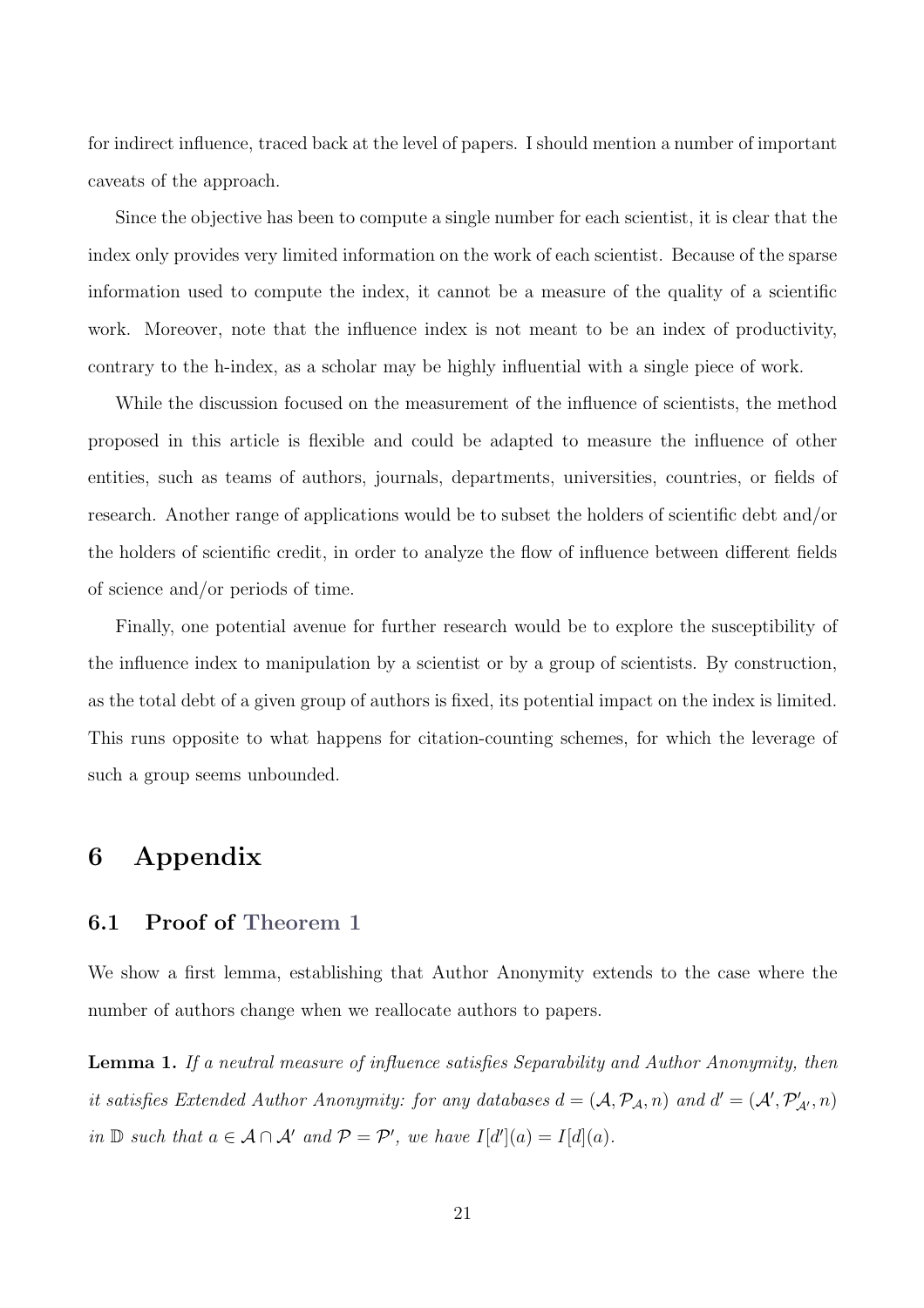*Proof.* For  $\#\mathcal{A} = \#\mathcal{A}'$ , the result is a direct consequence of neutrality and Author Anonymity. To show the claim, it is sufficient to prove that it holds for  $\#\mathcal{A}' = 1 + \#\mathcal{A}$ . By neutrality, we may even assume that  $A \subset \mathcal{A}'$ , so that we have  $\mathcal{A}' = \mathcal{A} \cup \{u\}$ , with  $u \notin \mathcal{A}$ . The strategy of the proof consists in adding an auxiliary database  $d_{aux}$  to d, and in applying Author Anonymity to  $d \oplus d_{aux}.$ 



The auxiliary database  $d_{aux}$  contains three authors  $u, v, w$ , and each author is represented by a blue (rounded) square. Each author has a single paper, represented by a circle. Each citation is represented by an arrow, for instance  $u$ 's paper cites  $w$ 's paper. By Author Anonymity, we can reallocate authors to papers, while keeping the set of authors, the set of papers and the network fixed. We obtain the following database.



In the database  $d'_{aux}$ , there are only two authors v and w, and v has written two papers. As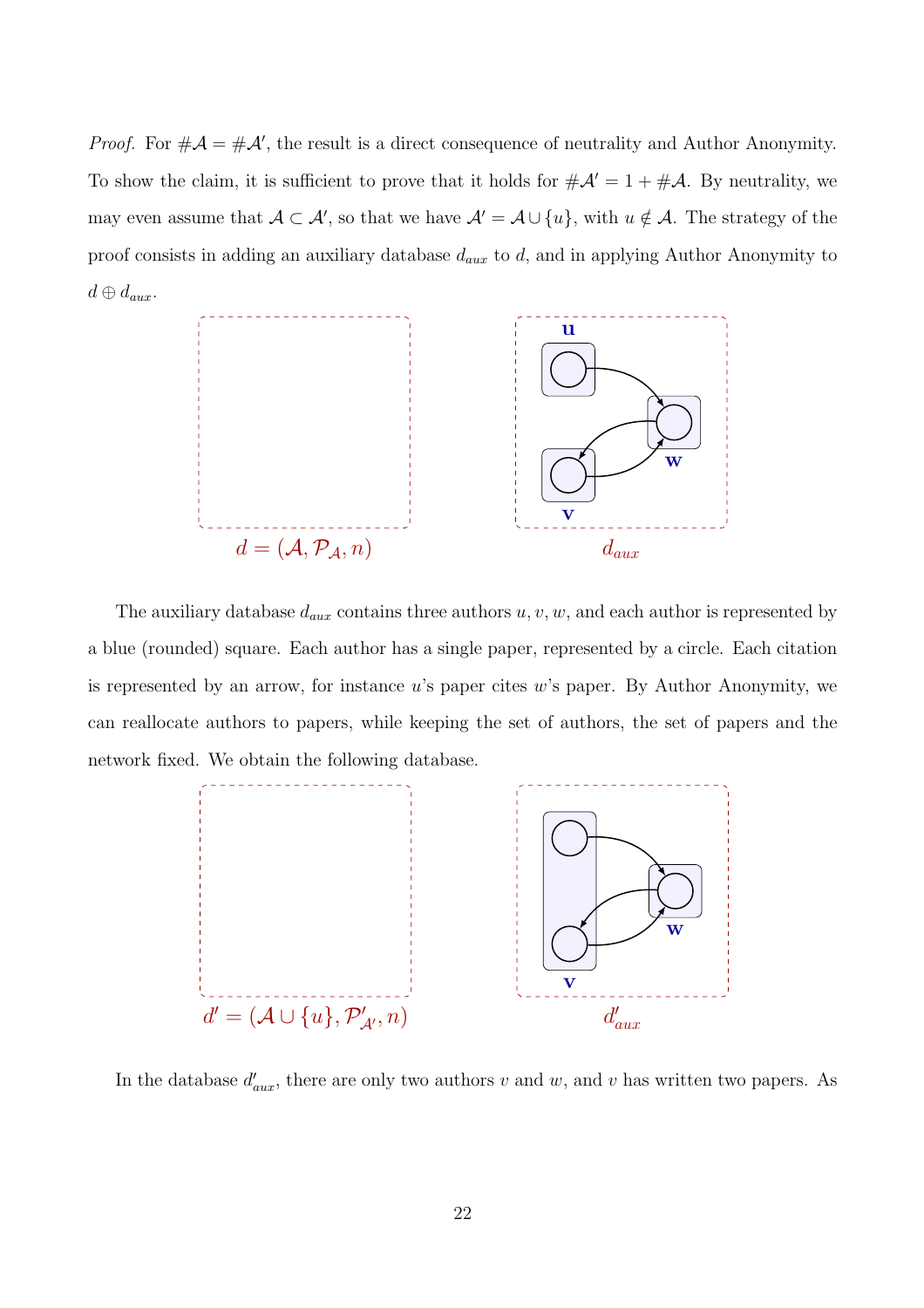we have  $d_{aux}, d'_{aux} \in \mathbb{D}$ , we can write, using Separability and Author Anonymity:

$$
I[d](a) = I[d \oplus d_{aux}](a) = I[d' \oplus d'_{aux}](a) = I[d'](a).
$$

 $\Box$ 

We now prove [Theorem 1.](#page-8-1)

*Proof.* It is clear that any citation-counting scheme is neutral and satisfies the five axioms. Conversely, let I be a neutral measure of influence satisfying the five axioms. Let  $d = (A, \mathcal{P}_A, n)$ be a database in D, and let  $a \in \mathcal{A}$ . We will show that the influence of a in d,  $I[d](a)$ , equals the influence of a in any database  $d' = (\mathcal{A}', \mathcal{P}'_{\mathcal{A}'}, n')$  such that:

- $A' = \{a, b\}$
- $\mathcal{P}'_a = \mathcal{P}_a$  and  $P'_b = \sum_{p \in \mathcal{P}_a} C_p$  (b has written a number of papers equal to the total number of citations of  $a$  in  $d$ )
- $\forall p \in \mathcal{P}_a, C'_p = C_p$  (each of a's papers keeps the same number of citations), while  $\forall q \in \mathcal{P}'_b$ ,  $R'_{q} = 1$  (each of b's papers has a unique reference)
- $\exists (p,q) \in \mathcal{P}'_b \times \mathcal{P}'_a$ ,  $n'(p,q) = 1$  (there is at least a citation from a to b).

Note that the last line is required to have  $d' \in \mathbb{D}$ . Moreover, the identities of the papers from a citing b, as well as these of the papers cited by a, should not matter for the score of a, because I satisfies Reference Independence. Therefore, all such databases give the same score to a (note that, by neutrality of  $I$ , the names of papers in  $\mathcal{P}'_b$  do not matter).

Let  $b \in \mathcal{A}$  be an author citing a in the database d: there exists a paper  $p_b \in \mathcal{P}_b$  with  $\mathcal{R}_{p_b} \cap \mathcal{P}_a \neq \emptyset$ . We represent graphically a portion of the database d containing  $p_b$  and all the references from  $p_b$  to papers written by  $a^{23}$  We add an auxiliary database with two authors, u and  $v$ , as we know by Separability that this does not affect the score of  $a$ .

 $^{23}$ In the graphical representation, b has written a single paper, although it will be clear that the construction equally applies if b has written more than one paper.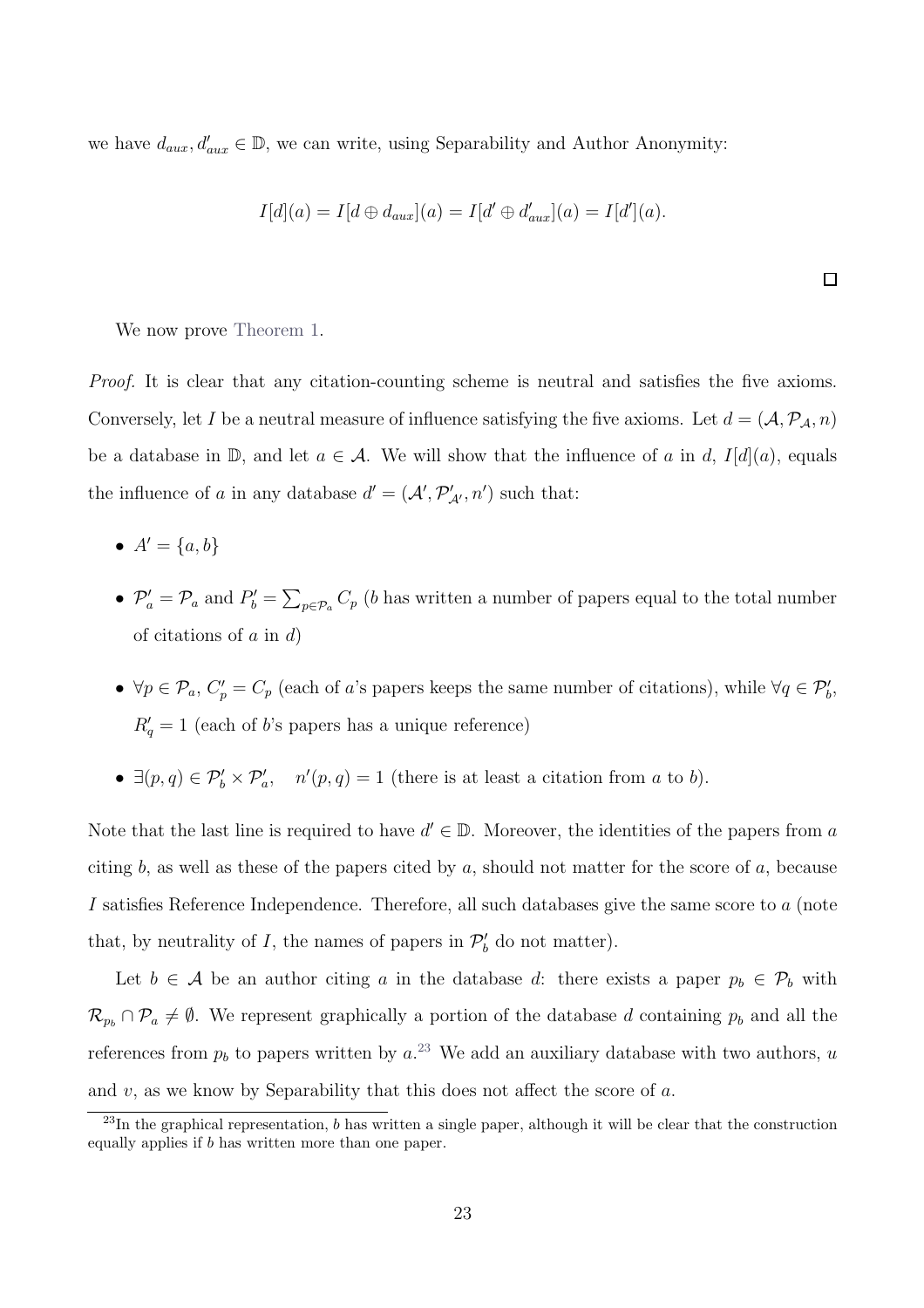

Then, by Author Anonymity, we can modify the database to transfer the paper with no citations and no references from  $u$  to  $b$ .



By Citation Anonymity, we can permute the identities of the citations originating from  $b$ . We modify the network so that the citations from b now originate from the uncited paper that has been taken from  $u$ .

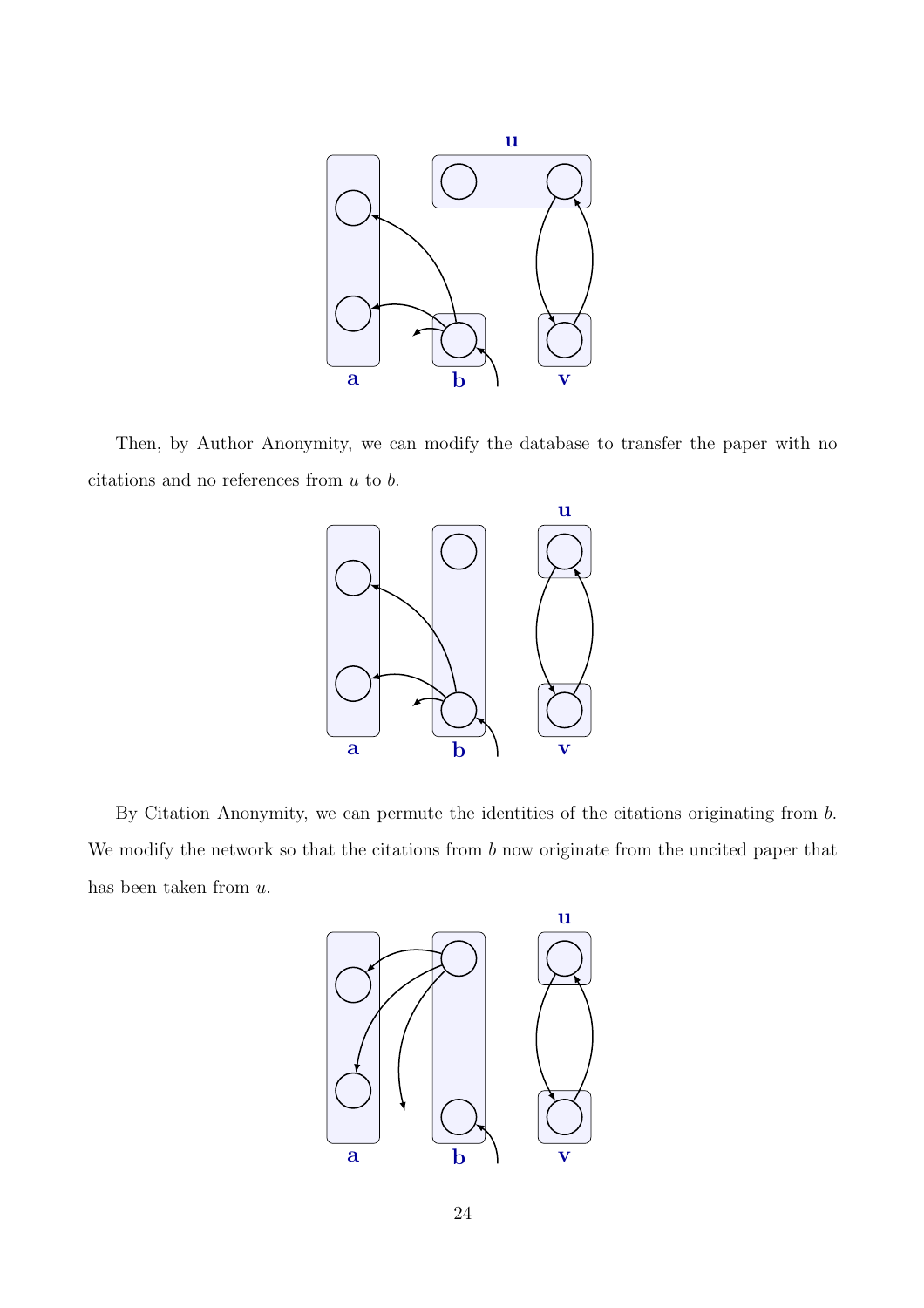Note that the paper from  $b$  citing papers from  $a$  has no citation. We can thus apply Splitting, to split this paper into three: one that cites a's upper paper, one that cites a's lower paper, and one that cites other papers (not written by a).



Then, by applying Author Anonymity, we can isolate the papers from  $b$  citing  $a$ , by having  $v$  absorbing the two other papers written by  $b$ .



Finally, let's observe that we can iterate this construction for any paper citing a paper written by  $a$ . Moreover, we can then merge all the authors citing at least one of  $a$ 's papers to a single author (say b), by application of Extended Author Anonymity (the property holds by [Lemma 1\)](#page-20-0). Following this method, we obtain a database whose papers can be partitioned in three parts: the papers written by  $a(\mathcal{P}^1 = \mathcal{P}_a)$ , the papers citing  $a(\mathcal{P}^2)$ , all being written by the same author b, and all the other papers  $(\mathcal{P}^3)$ . The main observation here is that there is no citation from  $\mathcal{P}^3$  to either  $\mathcal{P}^1$  or  $\mathcal{P}^2$ . There is no citation from  $\mathcal{P}^2$  to  $\mathcal{P}^3$ , and all the citations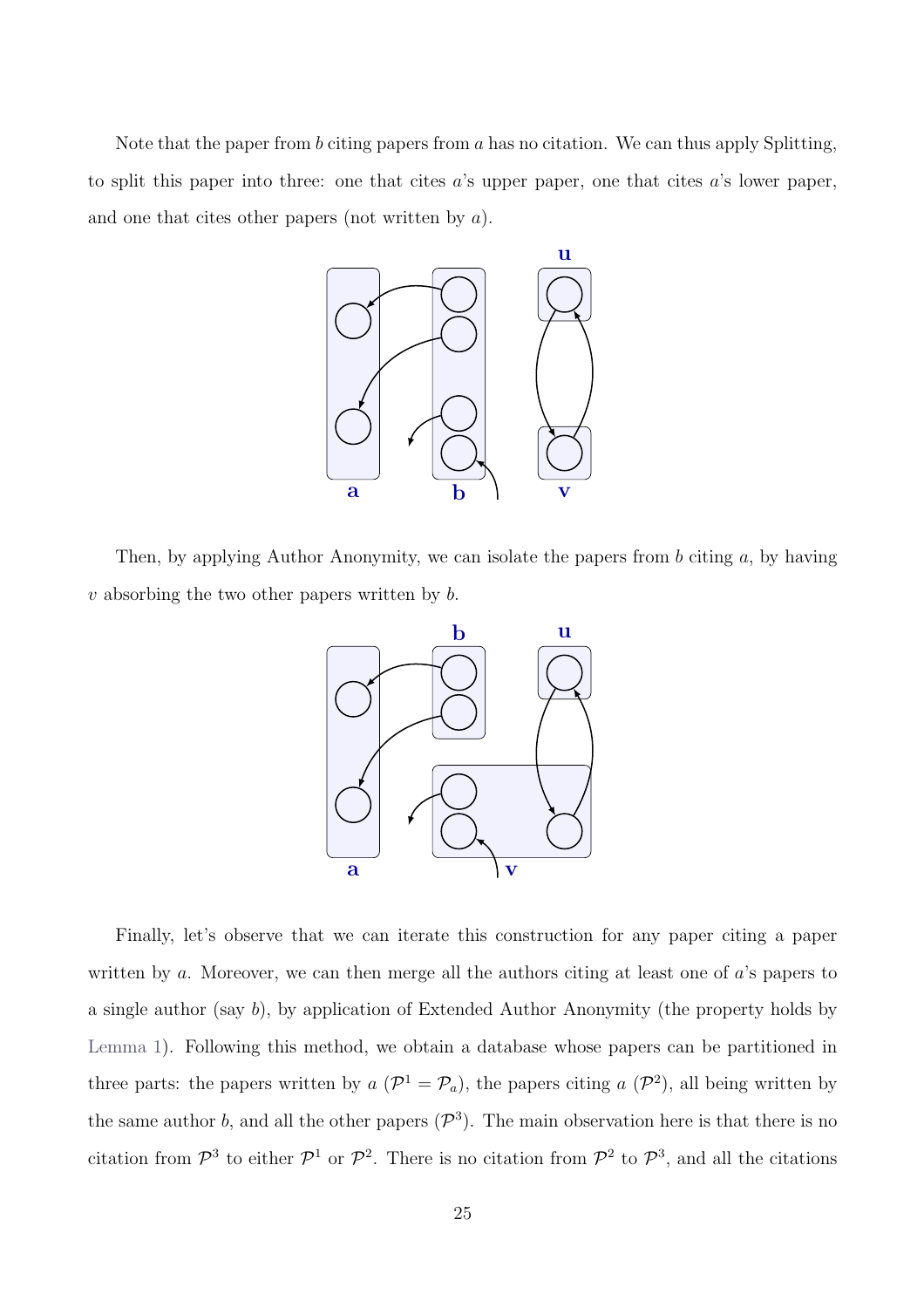from  $\mathcal{P}^1$  to  $\mathcal{P}^3$  can be removed, by Reference Independence, if there exists (or if we add) a citation from  $\mathcal{P}^1$  to  $\mathcal{P}^2$ . With this last provision, the sub-database containing the set of papers  $\mathcal{P}^1 \cup \mathcal{P}^2$  remains in the domain D. Moreover, we obtain by construction that the sub-database containing the set of papers  $\mathcal{P}^3$  belongs to  $\mathbb{D}$ .

We obtain a partition of the database into two disjoint fields, and by application of Separability, we can only keep the sub-database containing the set of papers  $\mathcal{P}^1 \cup \mathcal{P}^2$ . Finally, we obtain the desired database. To conclude, by neutrality of I, we obtained that if two databases are such that  $m_a[d] = m_a[d']$ , we must have  $I[d](a) = I[d'](a)$ . Thus, I is a citation-counting scheme.

Independence of the axioms (each example satisfies all but the corresponding axiom):

- Separability. The score of an author  $a$  equals the ratio between the number of citations received by a and the total number of references of authors other than a.
- Reference Independence. The score of each author equals her number of references.
- Splitting. The score of each author is her fractional citation count.
- Citation Anonymity. The score of an author  $a$  is the total number of citations that papers citing a paper from a receive, and that are not issued by a. Formally:

$$
I[d](a) = \sum_{q \in \cup_{p \in \mathcal{P}_a} C_p} \#(\mathcal{C}_q \cap (\mathcal{P} \backslash \mathcal{P}_a)).
$$

• Author Anonymity. The score of  $a$  is the number of authors citing  $a$ .

 $\Box$ 

#### 6.2 Proof of [Proposition 1](#page-12-1)

*Proof.* Let I be a measure of influence satisfying Null Author, Author Anonymity and Field Comparability, and consider the following database  $d \in \mathbb{D}$ .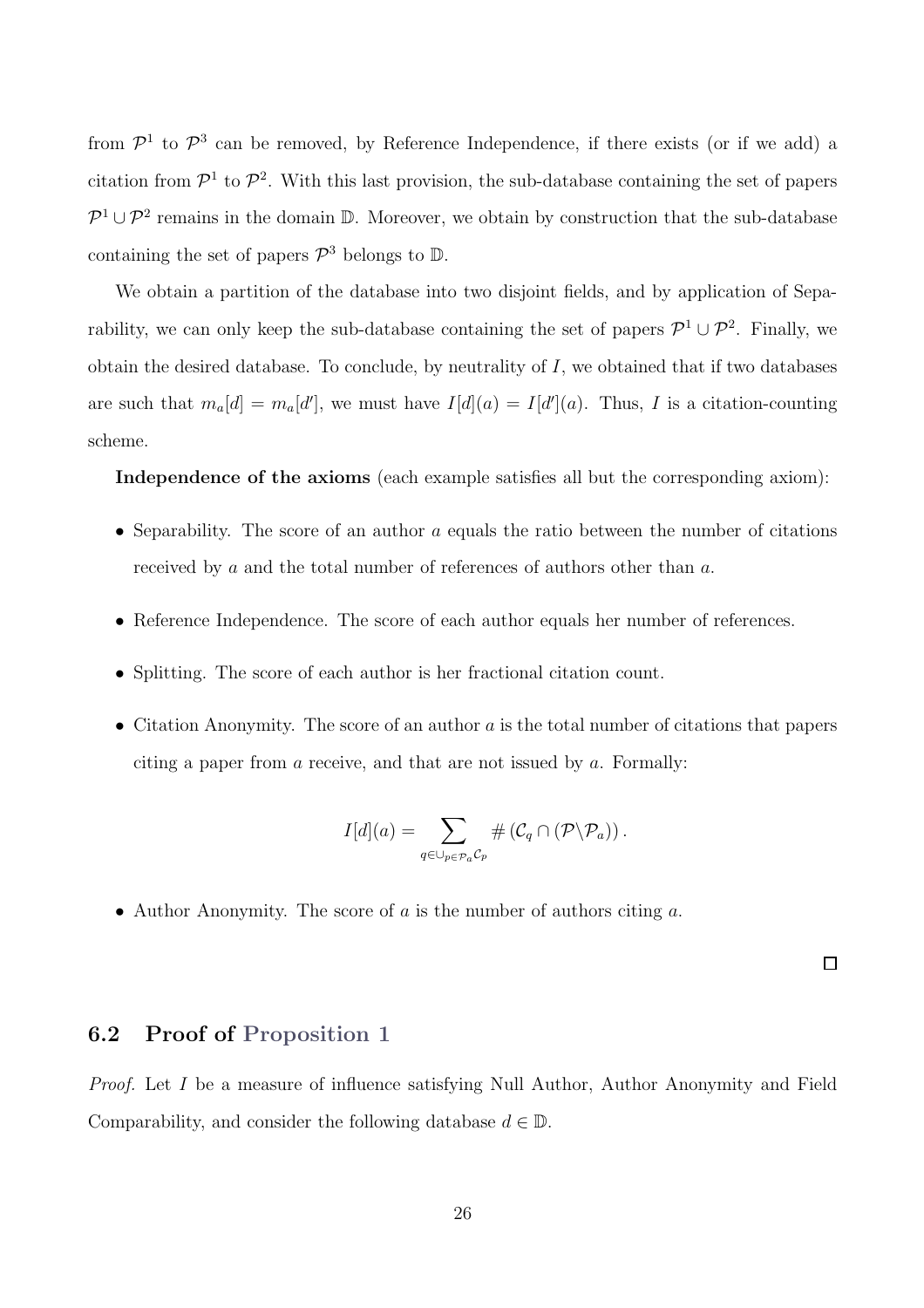

By Null Author, we must have  $I[d](c) = I[d](e) = I[d](z) = 0$ . By Field Comparability, we have:

$$
\frac{I[d](a) + I[d](b)}{4} = \frac{I[d](x) + I[d](y)}{3},
$$

and by Null Author, these two numbers must be strictly positive. Now, by Author Anonymity, the scores of  $a, b, x$  and  $y$  must be the same in the database  $d'$  represented below, obtained by having c taking a paper from e and e taking a paper from z.



By Field Comparability, we must also have:

$$
\frac{I[d](a) + I[d](b)}{3} = \frac{I[d](x) + I[d](y)}{4}.
$$

We obtain a contradiction with the previous equality.

## 6.3 Proof of [Proposition 2,](#page-15-1) [Proposition 3,](#page-16-0) [Proposition 4](#page-17-0)

The three propositions are corollaries of the following two lemmas.  $24$ 

 $\Box$ 

<sup>&</sup>lt;sup>24</sup>The two lemmas and their proofs follow the proofs of Theorems 1 and 2 in [Bloch et al.](#page-28-4) [\(2016\)](#page-28-4), with two differences. First, we assume that the measures are homogeneous in the two lemmas, and thus obtain linear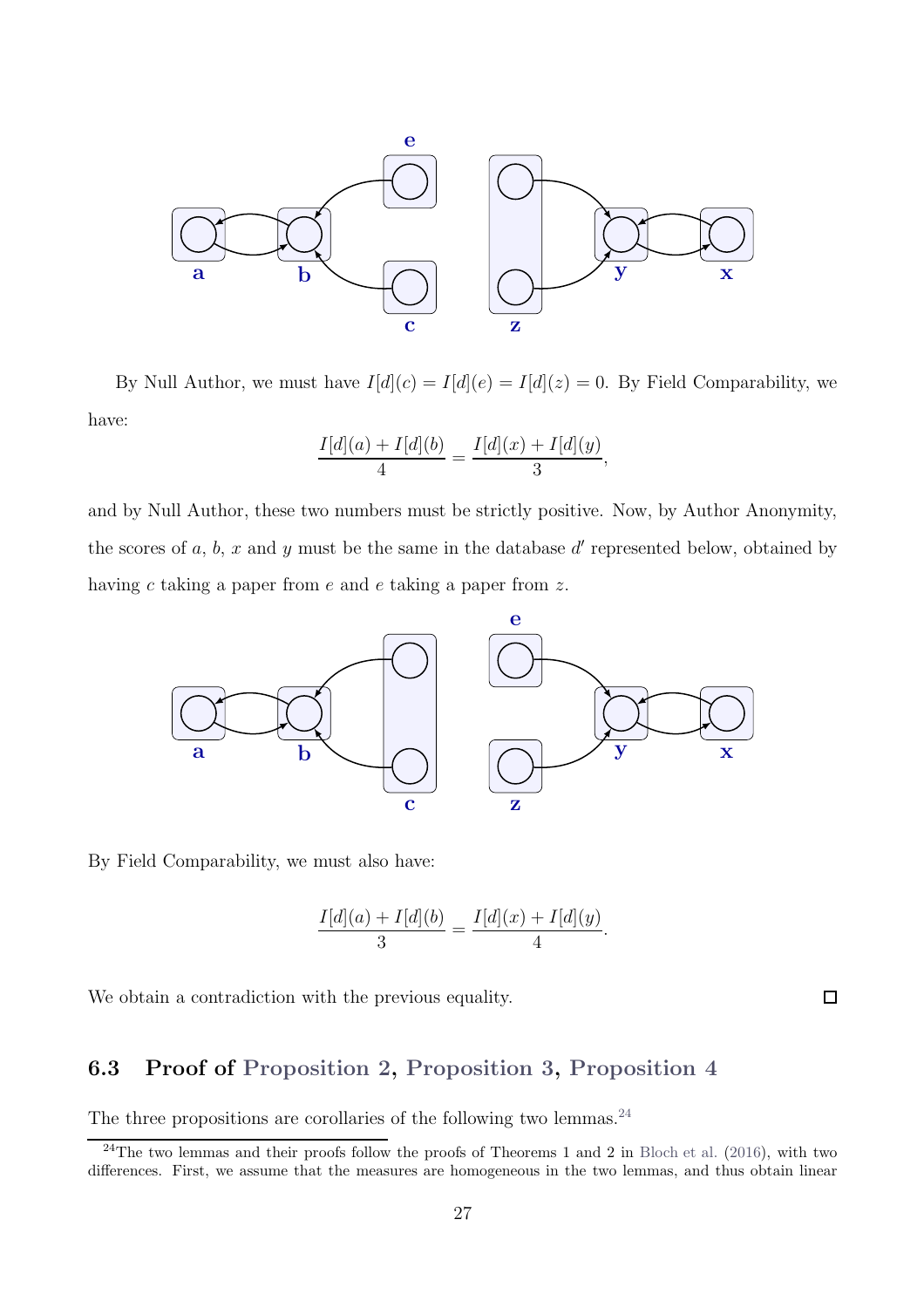<span id="page-27-0"></span>**Lemma 2.** An aggregation function  $f : [0,1]^L \to \mathbb{R}$ , with L finite, is symmetric, monotone, *homogeneous and independent if and only if there exists*  $\lambda \geq 0$  *such that*  $f(s) = \lambda \sum_{l \in L} s_l$ .

*Proof.* It is straightforward that the sum satisfies the properties enunciated in the statement. Conversely, let  $f : [0,1]^L \to \mathbb{R}$  be symmetric, monotone, homogeneous and independent. For  $s \in [0,1]^L$ , we note  $s_i^j = (s_i 1\!\!1_{\{i \leq l \leq j\}})_{l \in \{1,\ldots,L\}}$ . Since  $f(0) = 0$  (by homogeneity), we can write:

$$
f(s) = \sum_{l=1}^{L} \left[ f(s_1^l) - f(s_1^{l-1}) \right].
$$

By independence, we have  $f(s_1^l) - f(s_1^{l-1}) = f^l(s_l)$ , where  $\forall l \in \{1, ..., L\}$ ,  $f^l : [0, 1] \to \mathbb{R}$  is nondecreasing and homogeneous. Therefore,  $\forall l \in \{1, ..., L\}$ ,  $\exists \lambda_l \geq 0$  such that  $\forall x \in [0, 1]$ ,  $f^l(x) =$  $\lambda_l x$ . As f is symmetric, we must have  $\forall l \in \{1, ..., L\}, \lambda_l = \lambda \geq 0$ .  $\Box$ 

<span id="page-27-1"></span>**Lemma 3.** An aggregation function  $f : [0,1]^{N^*} \to \mathbb{R}$  is monotone, homogeneous, independent, *recursive and satisfies the long run property if and only if there exists*  $\delta \in [0,1)$  *and*  $\lambda \geq 0$  *such that*  $f(s) = \lambda \sum_{k=1}^{+\infty} \delta^{k-1} s_k$ .

*Proof.* It is straightforward that the discounted sum satisfies the properties enunciated in the statement. Conversely, let  $f : [0, 1]^{N^*} \to \mathbb{R}$  be monotone, homogeneous, independent, recursive and satisfy the long run property. As in the proof of [Lemma 2,](#page-27-0) we write:

$$
f(s) = f(s) - f(s_1^k) + \sum_{l=1}^k \left[ f(s_1^l) - f(s_1^{l-1}) \right].
$$

Let us show that  $[f(s) - f(s_1^k)]$  converges to 0. Let  $\varepsilon > 0$  and, by the long run property, let  $z \in \mathcal{Z}$  be such that  $f(s \cdot z) \geq f(s)$ ε  $\frac{1}{2}$ . As  $z \in \mathcal{Z}$ , let  $k_0$  be such that for all  $k \geq k_0$ ,  $z_k \leq$ ε  $\frac{1}{2f(1)},$ where 1 denotes the sequence whose coefficients are all equal to  $1.^{25}$  Then, we can write, using

functions. Second, the proof of [Lemma 3](#page-27-1) justifies the statement " $[f(s) - f(s_1^k)]$  tends to 0", which is obtained here by a domain condition on  $f$ , and the long run property.

<sup>&</sup>lt;sup>25</sup>We suppose  $f(1) > 0$ , otherwise the claim is trivial.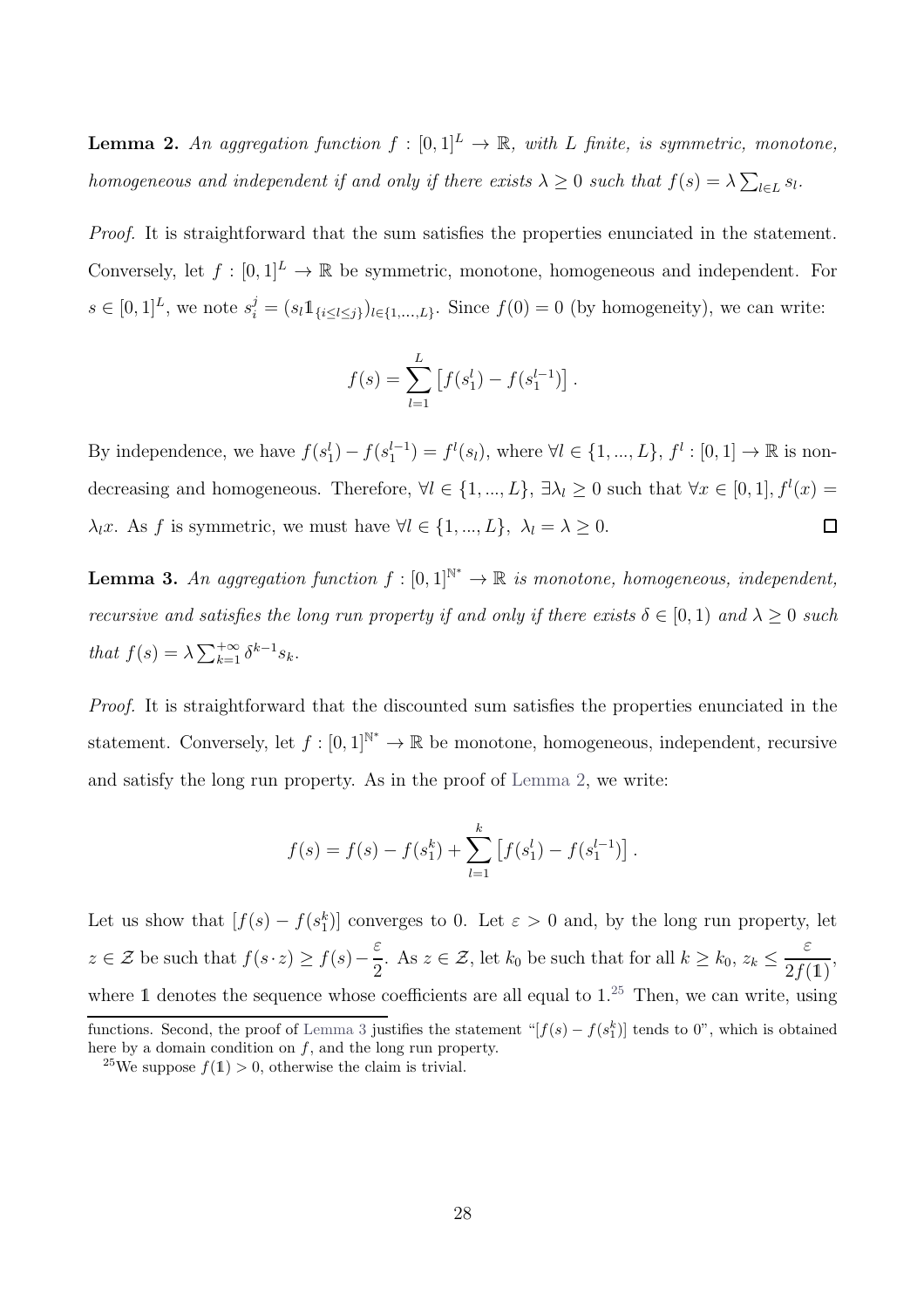monotonicity, independence, and then homogeneity, that for all  $k \geq k_0$ ,

$$
f(s) - f(s_1^k) \le f(s \cdot z) + \frac{\varepsilon}{2} - f(s_1^k)
$$
  
\n
$$
\le f(s \cdot z) + \frac{\varepsilon}{2} - f((s \cdot z)_1^k)
$$
  
\n
$$
\le f((s \cdot z)_{k+1}^+ + \frac{\varepsilon}{2})
$$
  
\n
$$
\le \frac{\varepsilon}{2f(1)} f(1_{k+1}^+ + \frac{\varepsilon}{2})
$$
  
\n
$$
\le \varepsilon.
$$

Finally, we obtain that  $[f(s) - f(s_1^k)]$  converges to 0. We can write, as in the proof of [Lemma 2:](#page-27-0)

$$
f(s) = \sum_{l=1}^{+\infty} \left[ f(s_1^l) - f(s_1^{l-1}) \right] = \sum_{l=1}^{+\infty} f^l(s^l) = \sum_{l=1}^{+\infty} \lambda_l s_l.
$$

As f is recursive, taking  $s = (\mathbb{1}_{\{l=k\}})_{l \in \mathbb{N}^*}$  and  $s' = (\mathbb{1}_{\{l=k+1\}})_{l \in \mathbb{N}^*}$ , we obtain that for all  $k \geq 1$ ,  $\lambda_{k+1}^2 = \lambda_k \lambda_{k+2}$ . Finally, we have three possible cases. If  $\lambda_1 = 0$ , we obtain that  $f(s) = 0$ . If  $\lambda_2$  $\lambda_1 > 0$  and  $\lambda_2 = 0$ , we obtain that  $f(s) = \lambda_1 s_1$ . If  $\lambda_1 > 0$  and  $\lambda_2 > 0$ , we note  $\delta =$ , and we  $\lambda_1$ obtain that  $\forall k \geq 1$ ,  $\lambda_k = \lambda_1 \delta^{k-1}$ , and thus  $f(s) = \lambda_1 \sum_{k=1}^{+\infty} \delta^{k-1} s_k$ . As  $f(1) < +\infty$ , it must be  $\Box$ that  $\delta$  < 1.

## References

- <span id="page-28-2"></span>ANGRIST, J., P. AZOULAY, G. ELLISON, R. HILL, AND S. F. LU (2017): "Inside Job or Deep Impact? Using Extramural Citations to Assess Economic Scholarship," Tech. rep., National Bureau of Economic Research.
- <span id="page-28-4"></span>BLOCH, F., M. O. JACKSON, AND P. TEBALDI (2016): "Centrality measures in networks," *Mimeo*.
- <span id="page-28-1"></span>BOUYSSOU, D. AND T. MARCHANT (2016): "Ranking authors using fractional counting of citations: An axiomatic approach," *Journal of Informetrics*, 10, 183–199.
- <span id="page-28-0"></span>Chambers, C. P. and A. D. Miller (2014): "Scholarly influence," *Journal of Economic Theory*, 151, 571–583.
- <span id="page-28-3"></span>CHEN, P., H. XIE, S. MASLOV, AND S. REDNER (2007): "Finding scientific gems with Google's PageRank algorithm," *Journal of Informetrics*, 1, 8–15.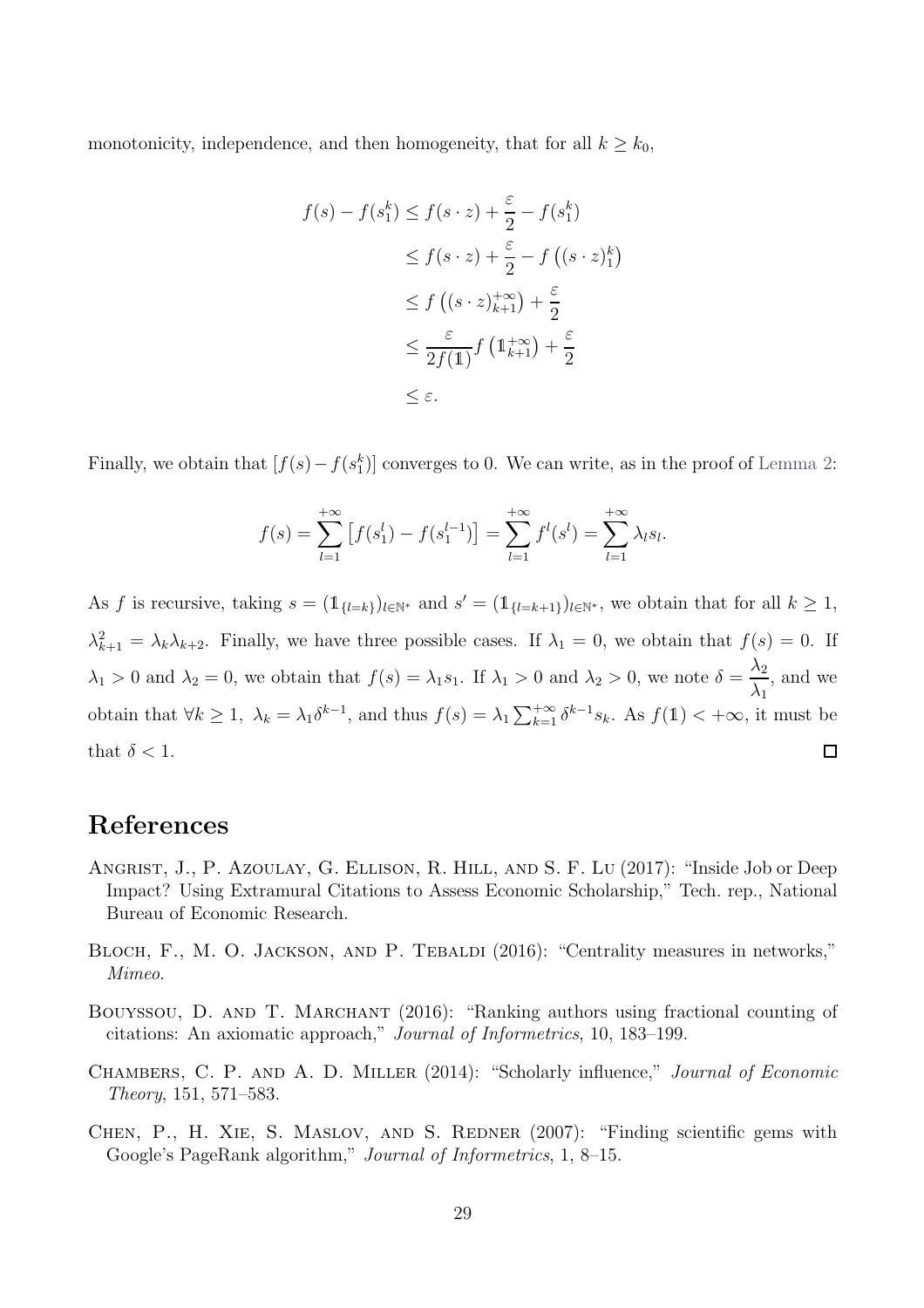- <span id="page-29-14"></span>COPIC, J., M. O. JACKSON, AND A. KIRMAN (2009): "Identifying community structures from network data via maximum likelihood methods," *The BE Journal of Theoretical Economics*, 9.
- <span id="page-29-10"></span>Demange, G. (2014): "A ranking method based on handicaps," *Theoretical Economics*, 9, 915–942.
- <span id="page-29-4"></span>Garfield, E. (1972): "Citation Analysis as a Tool in Journal Evaluation," *Science*, 178, 471–479.
- <span id="page-29-15"></span>HAMERMESH, D. S. (2013): "Six decades of top economics publishing: Who and how?" *Journal of Economic Literature*, 51, 162–172.
- <span id="page-29-1"></span>Hirsch, J. E. (2005): "An index to quantify an individual's scientific research output," *Proceedings of the National academy of Sciences*, 16569–16572.
- <span id="page-29-7"></span>Ioannidis, J. P., K. Boyack, and P. F. Wouters (2016): "Citation Metrics: A primer on how (not) to normalize," *PLoS biology*, 14, e1002542.
- <span id="page-29-13"></span>KAUR, J., F. RADICCHI, AND F. MENCZER (2013): "Universality of scholarly impact metrics," *Journal of Informetrics*, 7, 924–932.
- <span id="page-29-8"></span>KLOSIK, D. F. AND S. BORNHOLDT (2014): "The citation wake of publications detects Nobel laureates' papers," *PloS one*, 9, e113184.
- <span id="page-29-12"></span>KÓCZY, L. AND M. STROBEL (2009): "The invariant method can be manipulated," *Scientometrics*, 81, 291–293.
- <span id="page-29-6"></span>MARCHANT, T. (2009): "An axiomatic characterization of the ranking based on the h-index and some other bibliometric rankings of authors," *Scientometrics*, 80, 325–342.
- <span id="page-29-0"></span>PALACIOS-HUERTA, I. AND O. VOLIJ (2004): "The measurement of intellectual influence," *Econometrica*, 72, 963–977.
- <span id="page-29-11"></span> $-$  (2014): "Axiomatic measures of intellectual influence," *International Journal of Industrial Organization*, 34, 85–90.
- <span id="page-29-9"></span>PATTY, J. W. AND E. M. PENN (2015): "Analyzing big data: social choice and measurement," *PS: Political Science & Politics*, 48, 95–101.
- <span id="page-29-2"></span>Perry, M. and P. J. Reny (2016): "How to count citations if you must," *The American Economic Review*, 106, 2722–2741.
- <span id="page-29-5"></span>PINSKI, G. AND F. NARIN (1976): "Citation influence for journal aggregates of scientific publications: Theory, with application to the literature of physics," *Information processing & management*, 12, 297–312.
- <span id="page-29-3"></span>RADICCHI, F., S. FORTUNATO, AND C. CASTELLANO (2008): "Universality of citation distributions: Toward an objective measure of scientific impact," *Proceedings of the National Academy of Sciences*, 105, 17268–17272.